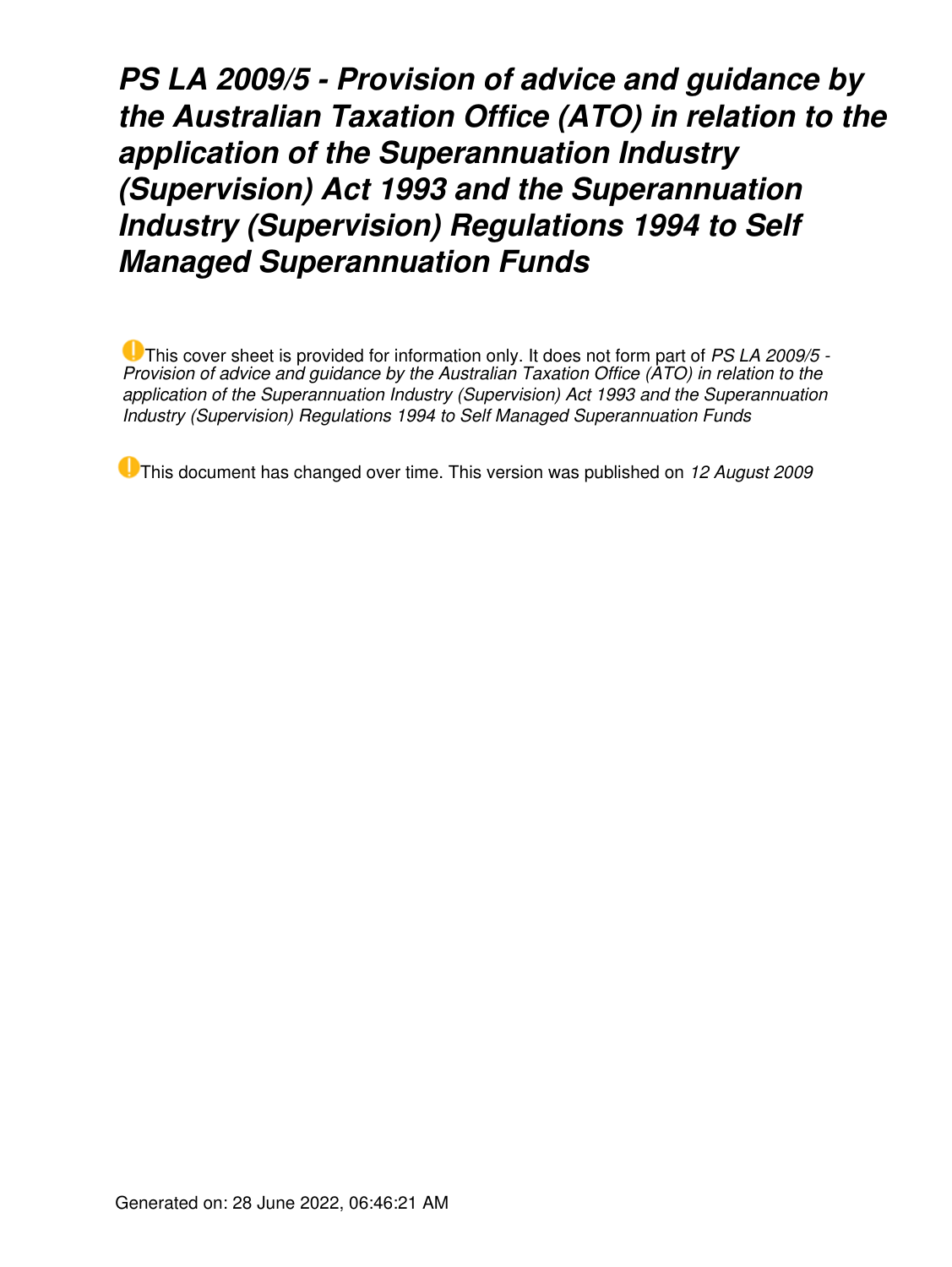

# **Practice Statement Law Administration**

**PS LA 2009/5** 

**draft2009/5**

#### **FOI status: may be released**

This practice statement is issued under the authority of the Commissioner of Taxation and must be read in conjunction with Law Administration Practice Statement PS LA 1998/1. It must be followed by tax officers unless doing so creates unintended consequences or is considered incorrect. Where this occurs, tax officers must follow their business line's escalation process.

## **SUBJECT: Provision of advice and guidance by the Australian Taxation Office (ATO) in relation to the application of the Superannuation Industry (Supervision) Act 1993 and the Superannuation Industry (Supervision) Regulations 1994 to Self Managed Superannuation Funds PURPOSE: To explain:**

- **the forms of Self Managed Superannuation Fund (SMSF) advice and guidance the ATO provides about the application of the Superannuation Industry (Supervision) Act 1993 (SISA) and Superannuation Industry (Supervision) Regulations 1994 (SISR)**
- **the weight given to the fact that an SMSF trustee has relied on SMSF advice or guidance in relation to a scheme, and**
- **where to find further information about procedures for developing and issuing each form of SMSF advice and guidance**

| <b>TABLE OF CONTENTS</b>                       | Paragraph |
|------------------------------------------------|-----------|
| <b>KEY PRINCIPLES</b>                          |           |
| <b>SCOPE</b>                                   | 1         |
| <b>BACKGROUND</b>                              | 4         |
| <b>EXCLUSIONS FROM THIS PRACTICE STATEMENT</b> | 12        |
| <b>TERMS USED IN THIS PRACTICE STATEMENT</b>   | 13        |
| <b>STATEMENT</b>                               | 14        |
| <b>PART A - SMSF ADVICE</b>                    | 17        |
| SMSF public rulings                            | 20        |
| Issue and withdrawal of SMSF public rulings    | 22        |
| <b>SMSF Rulings and SMSF Determinations</b>    | 25        |
| <b>SMSF</b> product rulings                    | 32        |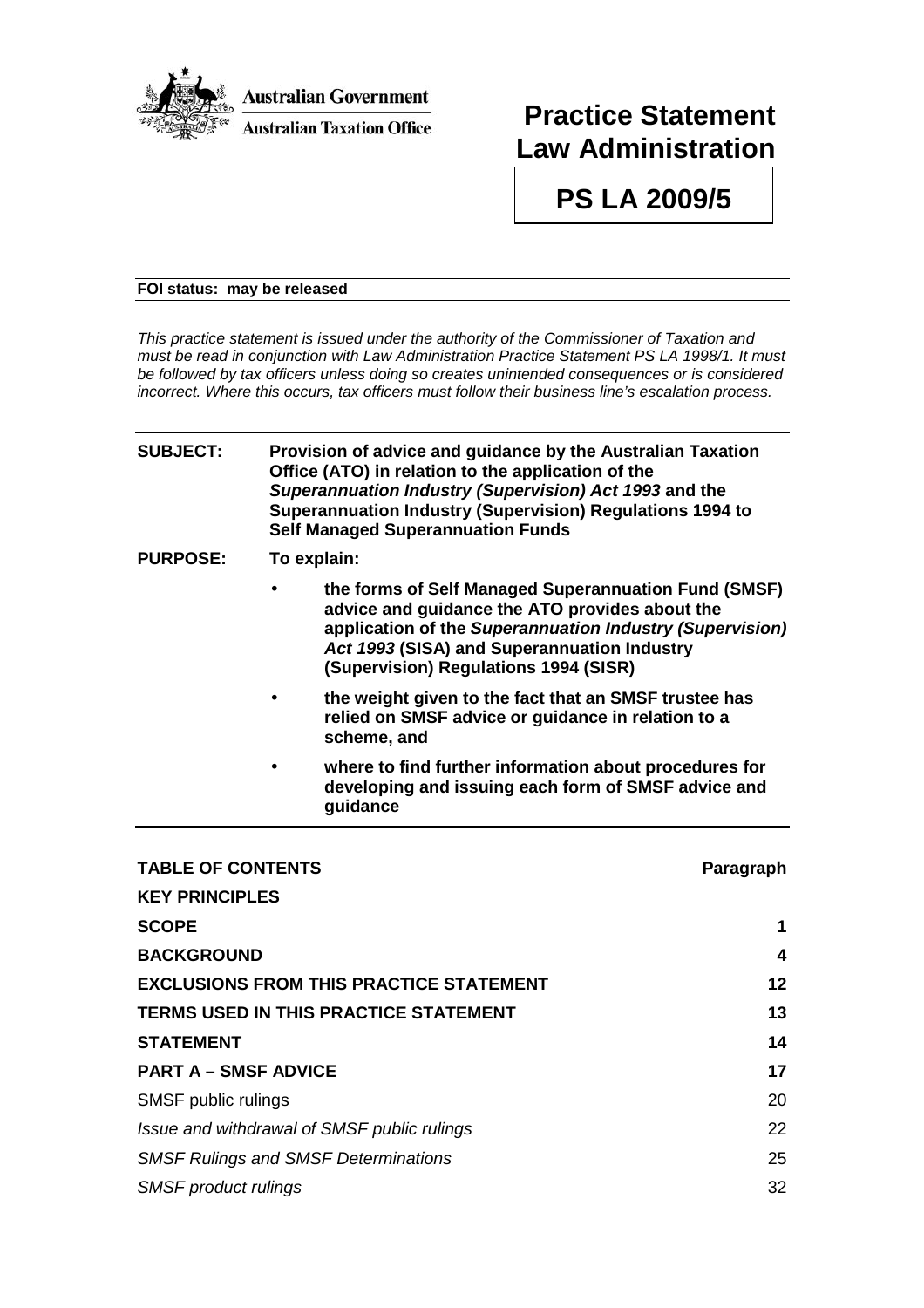| Applying for, and issuing of, SMSFPRs                                                                | 37  |
|------------------------------------------------------------------------------------------------------|-----|
| How the scheme dealt with in an SMSFPR is carried out                                                | 41  |
| SMSF specific advice (SMSFSA)                                                                        | 45  |
| <b>Applying for SMSFSA</b>                                                                           | 50  |
| <b>Requirements for SMSFSA</b>                                                                       | 55  |
| Declining to provide SMSFSA                                                                          | 60  |
| <b>Providing SMSFSA</b>                                                                              | 62  |
| Timeframes – ATO service standards                                                                   | 67  |
| Withdrawal of SMSFSA application                                                                     | 68  |
| <b>Review of SMSFSA</b>                                                                              | 69  |
| Providing indicative advice before issuing SMSFPR or SMSFSA                                          | 71  |
| Informal discussions                                                                                 | 78  |
| <b>PART B - SMSF GUIDANCE</b>                                                                        | 84  |
| Written guidance                                                                                     | 89  |
| <b>SMSF</b> publications                                                                             | 92  |
| Published speeches, minutes of consultative forums, media releases and<br>decision impact statements | 93  |
| Published materials produced for internal ATO purposes                                               | 97  |
| ATO Interpretative Decisions (ATO IDs)                                                               | 97  |
| <b>Law Administration Practice Statements</b>                                                        | 102 |
| <b>Technical skilling materials</b>                                                                  | 103 |
| Oral guidance                                                                                        | 104 |
| <b>PART C - WEIGHT GIVEN TO SMSF ADVICE AND SMSF GUIDANCE</b>                                        | 111 |
| <b>Examples</b>                                                                                      | 118 |
| Example 1                                                                                            | 118 |
| Example 2                                                                                            | 119 |
| Example 3                                                                                            | 120 |
| Example 4                                                                                            | 121 |
| Example 5                                                                                            | 122 |
| Example 6                                                                                            | 123 |
| Example 7                                                                                            | 124 |
| Example 8                                                                                            | 125 |
| Example 9                                                                                            | 126 |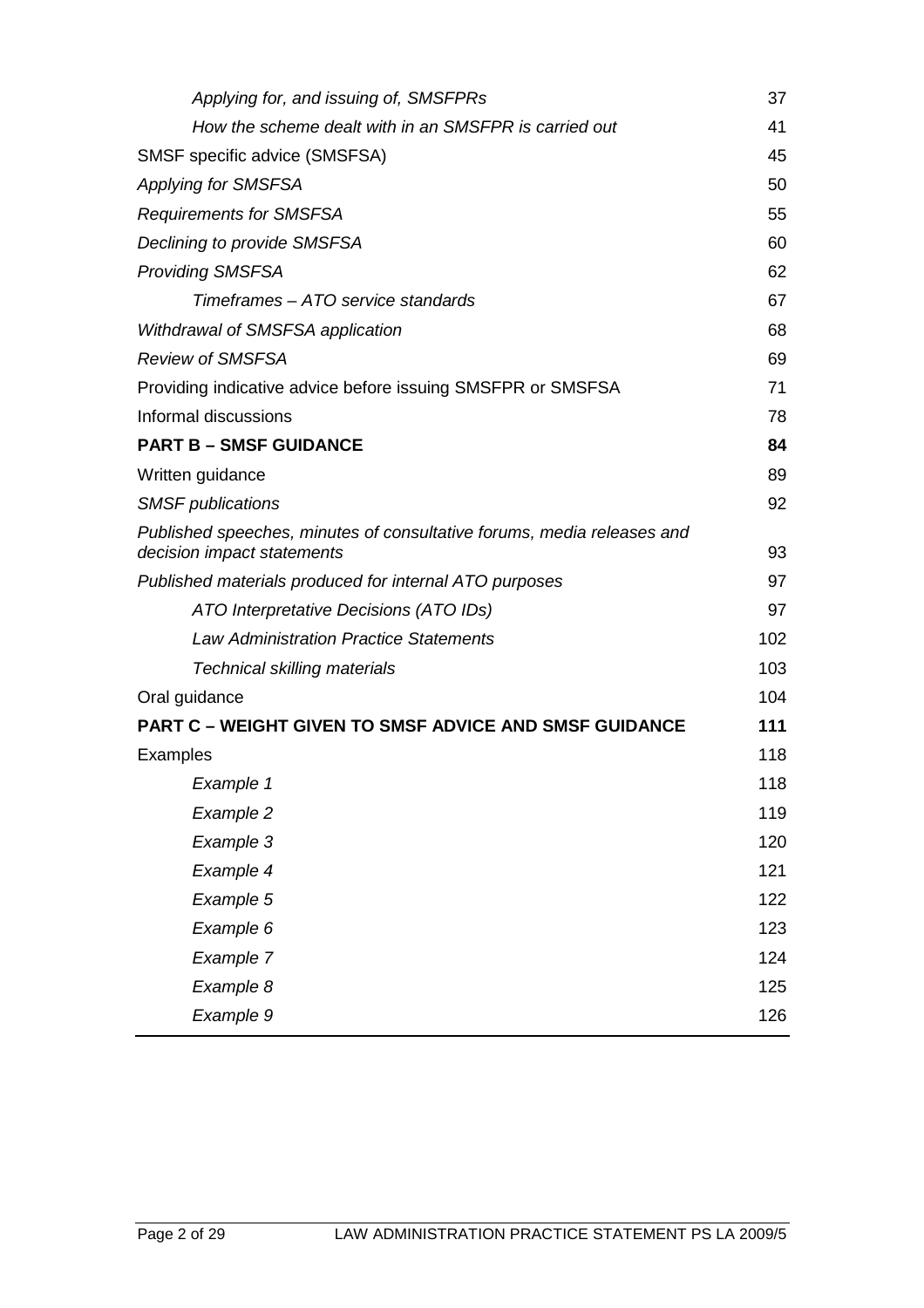#### **KEY PRINCIPLES – SUMMARY**

Providing assistance in the form of SMSF advice and SMSF guidance on the application of the SISA and SISR is an important part of the Commissioner's role as the regulator of SMSFs. The provision of this assistance enables SMSF trustees to understand and meet their obligations under the SISA and SISR.

This provision of assistance has no application to entities other than SMSFs and former<sup>1</sup> SMSFs that are regulated by the Commissioner. A reference to SMSFs in this practice statement also includes a reference to former SMSFs that are regulated by the Commissioner.

#### **Distinction between taxation advice and guidance as described in PS LA 2008/3 and SMSF advice and SMSF guidance**

In Law Administration Practice Statement PS LA 2008/3 Provision of advice and guidance by the ATO, the Commissioner sets out the level of protection that is available under the laws administered by him to taxpayers who rely on the advice or guidance that he has provided. This level of protection is expressed in terms of protection from tax, penalty and interest. In most cases, the level of protection available to a taxpayer who relies on advice or guidance from the Commissioner about a tax matter arises from the operation of a taxation law.

'Advice' as described in PS LA 2008/3 is mostly, though not always, advice provided by the Commissioner in the form of legally binding advice that protects a taxpayer who relies on it from primary tax. In a limited number of cases, while the Commissioner is not legally bound by the advice that he provides, he has agreed that he will be administratively bound and gives taxpayers the same level of protection as if the law provided the protection. 'Guidance' provides a lower level of protection than advice.

However, PS LA 2008/3 specifically excludes matters involving the Commissioner's administration or application of the SISA and SISR.

The law does not legally bind the Commissioner in respect of the views he expresses about the operation of the SISA or SISR. It is not possible for the Commissioner to be administratively bound by the views that he gives as an administrator of the SISA or SISR in the same manner that he is, or has agreed to be, bound by tax advice or guidance that he gives. That is because there is no tax, penalty or interest that can be raised under the SISA or SISR and the response by the Commissioner to a breach of the SISA or SISR usually involves the exercise of a discretion, which must involve a consideration of the merits of the particular case.

Accordingly, the levels of protection that apply in respect of advice or guidance concerning, for example, a direct or indirect tax matter have no application in respect of any views that the Commissioner gives in respect of a SISA or SISR matter. The categories of 'advice' and 'guidance' discussed in PS LA 2008/3 in relation to tax matters are not relevant to assistance the Commissioner provides as regulator of SMSFs under the SISA and SISR.

Trustees of SMSFs can seek advice or guidance from the Commissioner in respect of the direct and indirect tax liabilities of the SMSF. Tax officers must refer to PS LA 2008/3 when giving advice or guidance to a trustee on a direct or indirect tax matter.

l 1 Former SMSFs refer to superannuation funds that have ceased being SMSFs for the purposes of the SISA and the trustee of the fund is not an RSE licensee, see subsection 10(4) of the SISA. These funds are treated as SMSFs for the purposes of sections 6, 42 and 42A of the SISA.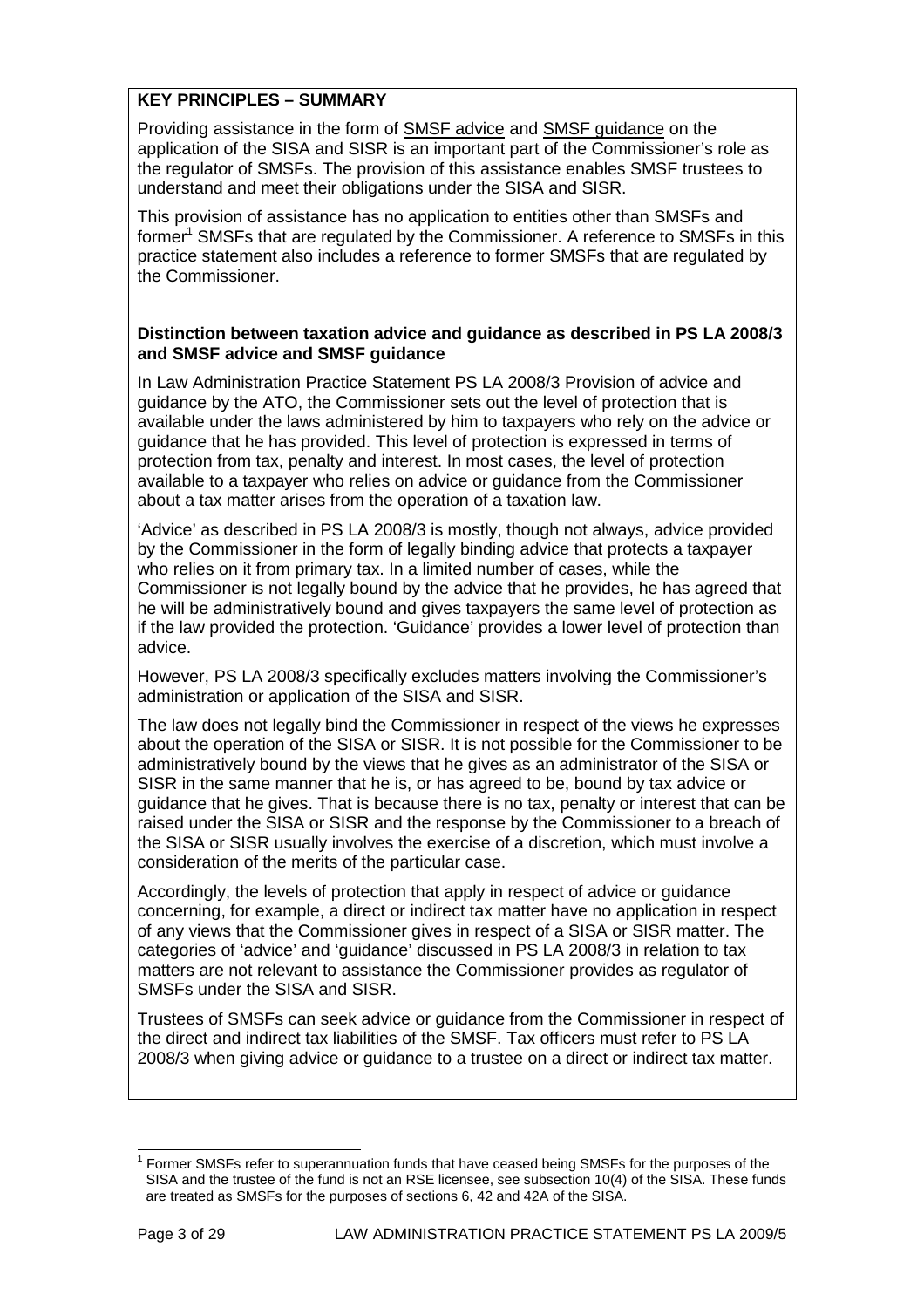#### **SMSF advice**

Written SMSF advice is provided on the Commissioner's opinion on the application of the SISA and SISR to SMSFs. There are two main types of SMSF advice:

- SMSF public rulings (SMSF rulings, SMSF determinations and SMSF product rulings), and
- SMSF specific advice.

The requirement for SMSF product rulings and SMSF specific advice is that SMSF trustees, or the principals or implementers of products, should make a full and true disclosure of all relevant facts in relation to the matters on which the SMSF advice is sought.

## **SMSF public rulings**

An SMSF public ruling is a published statement that is intended to contain advice on the way the SISA or SISR applies in circumstances that are common to many SMSFs. While similar in form to a tax public ruling, an SMSF public ruling is not binding on the Commissioner.

SMSF rulings and determinations are aimed at providing the Commissioner's technical views on the way in which the SISA or SISR are to be interpreted. The primary audience for SMSF rulings and determinations are tax professionals, trustees or entities who have, or seek, a technical understanding of the underlying law.

SMSF product rulings are a form of public written guidance provided to the principals or implementers of investment or financial products offered to SMSFs. They deal with the prospective application of the SISA or SISR to SMSF trustees who invest in the product covered by the guidance. However, they do not deal with the commercial or financial viability or merits of any product.

## **SMSF specific advice**

SMSF specific advice is provided in writing and applies to a specific transaction or arrangement that has been or might be entered into by the trustees of an SMSF. It is based on the facts of the specific transaction or arrangement defined in the trustees' application for SMSF specific advice. While similar in form to a tax private ruling, SMSF specific advice is not binding on the Commissioner and does not have the same review rights as a private ruling.

## **SMSF guidance**

SMSF guidance is provided to help SMSF trustees understand their obligations and duties under the provisions of the SISA and SISR administered by the Commissioner. SMSF guidance provides general assistance and, especially for published products, is simply expressed, often provides step by step guidance but is unlikely to cover all possibilities. Generally, it does not address an SMSF's or other entity's<sup>2</sup> specific circumstances.

 $\overline{a}^2$  An 'entity' is a defined term in subsection 10(1) of the SISA. Within this practice statement the term is used as relevant to the particular context.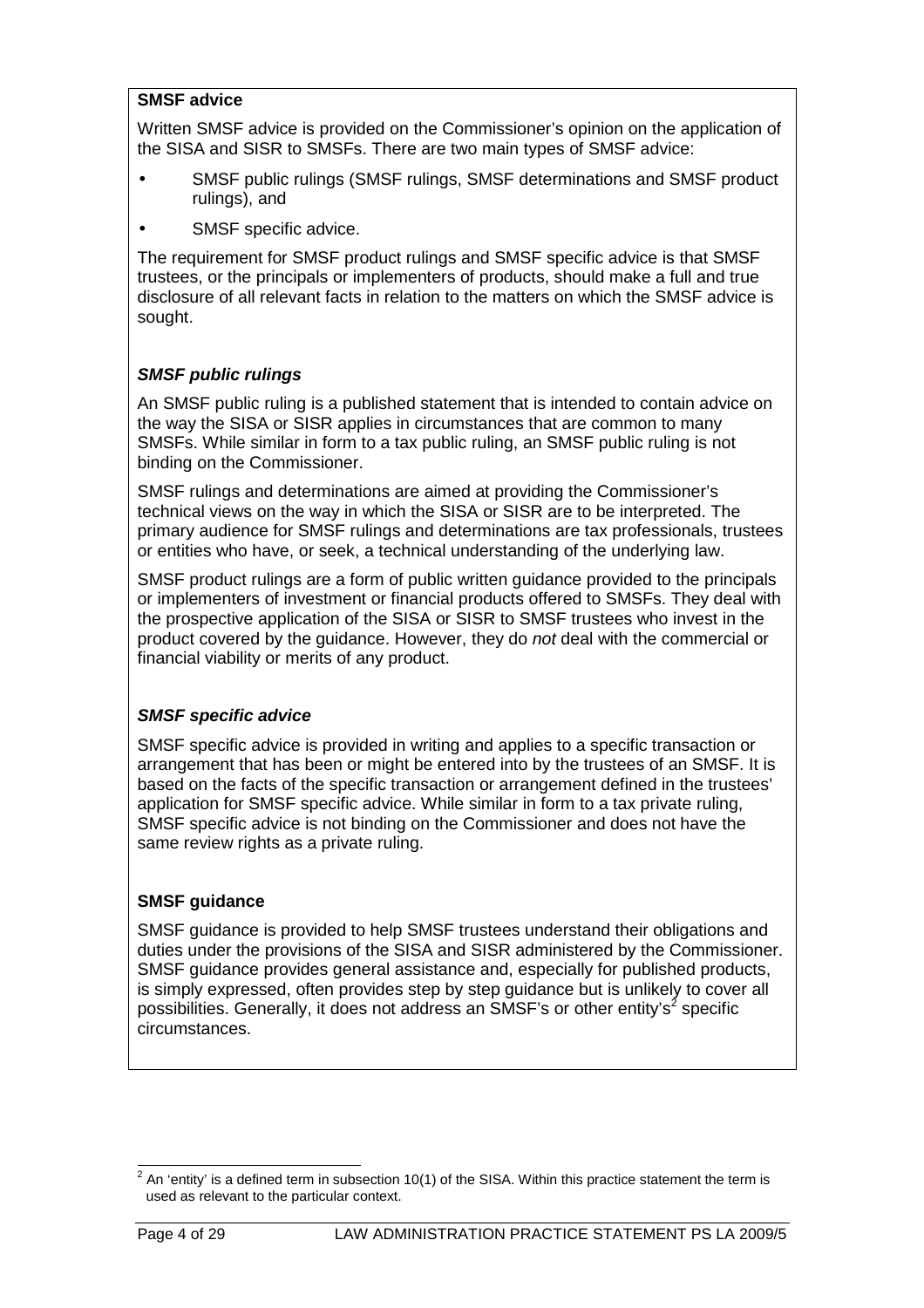## **Weight given to SMSF advice and SMSF guidance**

SMSF advice and SMSF guidance is not binding on the Commissioner. A trustee or other entity that relies on SMSF advice or guidance will remain responsible for their actions under the SISA and SISR.

However, if the Commissioner later takes the view that the law applies less favourably to SMSFs than SMSF advice or guidance indicates, the fact that a trustee acted in accordance with the advice or guidance would be a relevant factor in their favour in the Commissioner's exercise of any discretion as to what action to take in response to a breach of the law. This is on the basis that:

- the advice or guidance is applicable to the SMSF's particular circumstances
- the trustee acts, reasonably and in good faith, in accordance with the advice or guidance, and
- in the case of SMSF product rulings, SMSF specific advice or SMSF oral guidance, a full and true disclosure has been made to the Commissioner when the advice or guidance is sought.

The weight to be given to the reliance placed on the SMSF advice or guidance would depend on all the circumstances applicable to the SMSF. Each case must be considered on its own merits. SMSF advice or guidance that is specific to the circumstances of the SMSF in question is likely to be, though is not necessarily, a more significant factor weighing in favour of the trustee than if the SMSF advice or guidance was general in nature. Likewise, reliance on SMSF advice is likely to be more significant than reliance on SMSF guidance.

## **SCOPE**

- 1. This practice statement provides an explanation of the different forms of SMSF advice or SMSF guidance that the ATO provides about the application of the SISA and the SISR.
- 2. The practice statement also explains the weight given to the fact that a trustee of an SMSF has relied on SMSF advice or SMSF guidance in relation to a scheme.
- 3. The practice statement also identifies some sources of further information on developing and issuing different forms of SMSF advice or SMSF guidance.

# **BACKGROUND**

- 4. Law Administration Practice Statement PS LA 2008/3 explains the forms of advice and guidance the ATO provides about the application of laws administered by the Commissioner. It also explains the level of protection available to taxpayers who rely on each form of advice or guidance from the payment of any tax shortfall, penalty or interest.
- 5. PS LA 2008/3 does not deal with matters involving the Commissioner's administration or application of provisions of the SISA or SISR. $3$  Such matters relate to the compliance by an SMSF (and its trustee(s)) with its regulatory obligations, rather than the determination of a taxation liability.
- 6. Accordingly, the levels of protection that apply in respect of advice or guidance concerning a direct or indirect tax matter have no application in respect of any SMSF advice or SMSF guidance that is given by the ATO about the application of the SISA or SISR.

 3 Refer to paragraph 6 of PS LA 2008/3 for further information.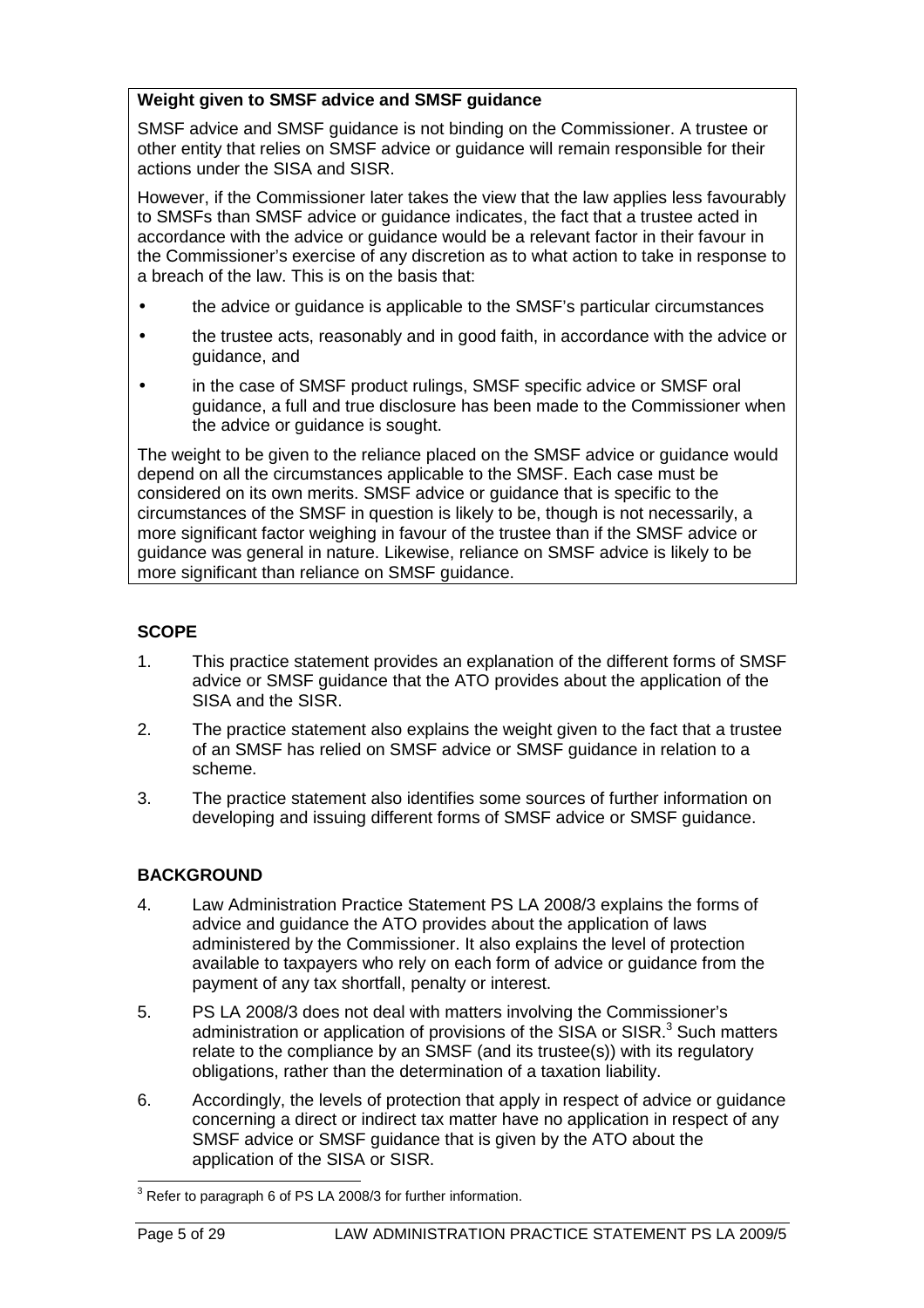- 7. SMSF advice and SMSF guidance is issued by the Commissioner of Taxation in the role of regulator of SMSFs under the SISA. It is not covered by any legislative framework and is not legally or administratively binding on the Commissioner. The issue by the Commissioner of SMSF advice and guidance is consistent with the Commissioner having, under section 6 of the SISA, the general administration of the relevant parts of the SISA and SISR.
- 8. Accordingly, the levels of protection that apply in respect of advice or guidance concerning, for example, a direct or indirect tax matter have no application in respect of any views that the Commissioner gives in respect of a SISA or SISR matter. The distinction made in this practice statement between SMSF advice and SMSF guidance does not relate to a level of protection provided to trustees of SMSFs who rely on them. Rather, it relates to the kind of assistance that the Commissioner is seeking to provide. SMSF advice is aimed at providing the Commissioner's technical views on the way in which the SISA or SISR are to be interpreted, either in general or in relation to specific circumstances. SMSF guidance is aimed at providing more practical general assistance.
- 9. This practice statement explains the weight to be given to the fact that an SMSF trustee has relied on the SMSF advice or guidance in relation to a scheme when the Commissioner determines what compliance action, if any, will be taken if that SMSF trustee is later found to have contravened the SISA or the SISR as a result of that scheme.
- 10. SMSF advice and SMSF guidance also does not bind SMSF trustees. A trustee is entitled to apply the law to the circumstances of the SMSF.
- 11. This practice statement makes a number of references to PS LA 2008/3. When directed by such references, you should refer to PS LA 2008/3 for further information about the forms of advice and guidance under the laws covered by that practice statement.

## **EXCLUSIONS FROM THIS PRACTICE STATEMENT**

- 12. This practice statement does not deal with the following matters:
	- The application for, making of or declining to make a private ruling in accordance with Division 359 of Schedule 1 of the Taxation Administration Act 1953 (TAA). See also paragraphs 75 to 128 of PS LA 2008/3.
	- Public Rulings provided (or withdrawn) in accordance with Division 358 or section 105-60 of Schedule 1 of the TAA. See also paragraphs 25 to 74 of PS LA 2008/3.
	- The application for, making of, or withdrawal of oral rulings in accordance with Division 360 of Schedule 1 of the TAA. See also paragraphs 161 to 191 of PS LA 2008/3.
	- Administratively binding advice provided in accordance with paragraphs 205 to 216 of PS LA 2008/3.
	- A private indirect tax ruling provided in accordance with paragraphs 129 to 160 of PS LA 2008/3.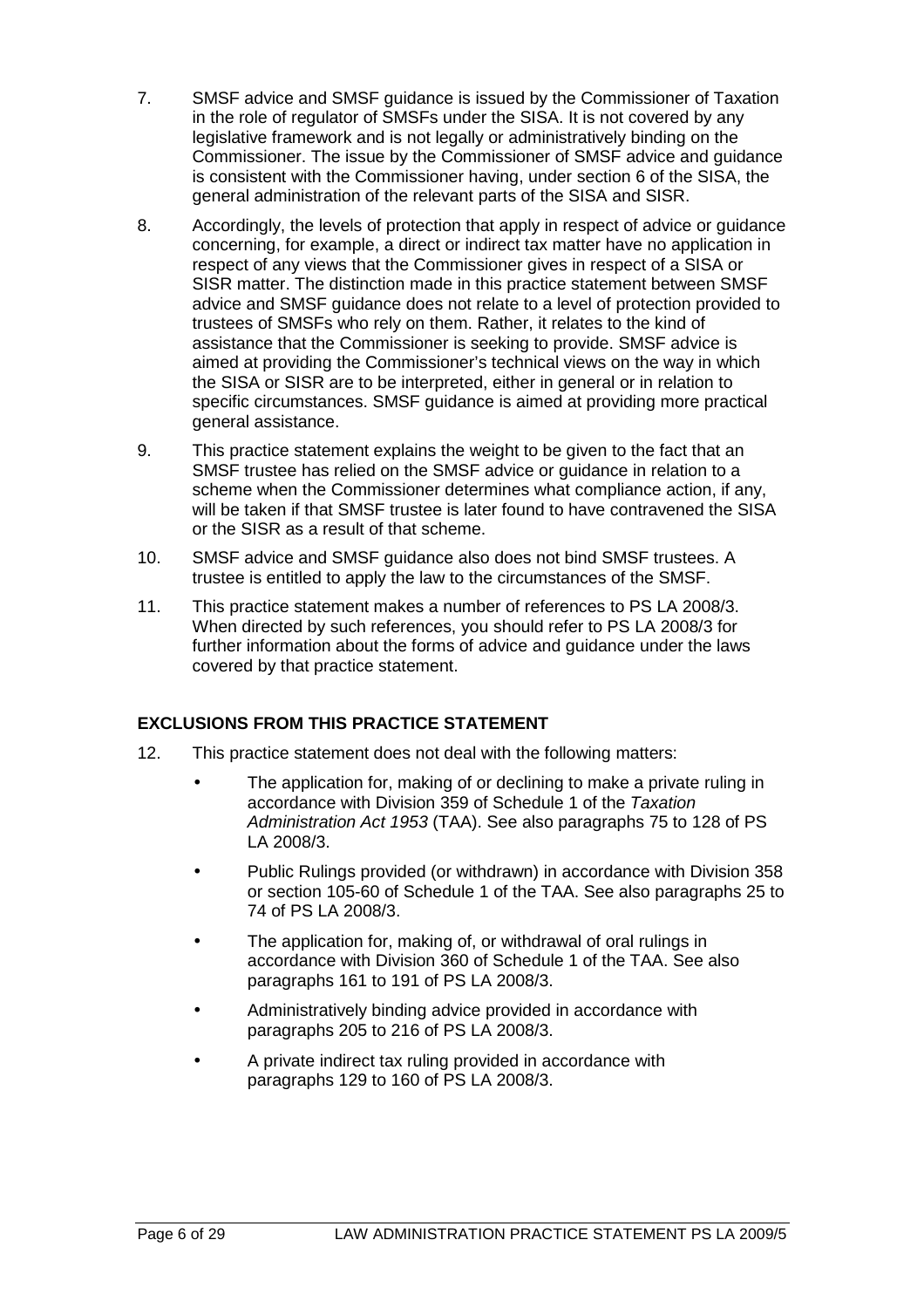- An actual exercise of a discretion under the SISA. However, this practice statement provides information on the appropriate form of assistance to be provided to respond to a trustee's query involving the exercise of a discretion.<sup>4</sup>
- Matters relating to the making of, and review of, a decision that is a 'reviewable decision' under subsection 10(1) of the SISA.
- Matters which fall within the ambit of the Australian Prudential Regulation Authority's regulatory role.
- ATO audit position papers. These generally represent a preliminary view of the relevant facts and law applying to a particular situation.
- Taxpayer Alerts.<sup>5</sup>

Any requests in relation to the above matters, or on any other matters not dealt with by this practice statement, are to be dealt with in accordance with current ATO business practices and procedures.

## **TERMS USED IN THIS PRACTICE STATEMENT**

13. The following terms are used in this practice statement:

| Term                             | <b>Explanation</b>                                                                                                                                                                                                                                                                                                                        |  |
|----------------------------------|-------------------------------------------------------------------------------------------------------------------------------------------------------------------------------------------------------------------------------------------------------------------------------------------------------------------------------------------|--|
| Entity                           | The term 'entity' is defined in subsection 10(1) of the<br>SISA. Entity is defined to mean any of the following:<br>an individual<br>(a)<br>(b)<br>a body corporate<br>(c)<br>a partnership, or<br>(d)<br>a trust                                                                                                                         |  |
| Legal personal<br>representative | The term 'legal personal representative' is defined in<br>subsection 10(1) of the SISA as:<br>the executor of the will or administrator of the<br>estate of a deceased person<br>the trustee of the estate of a person who is<br>under a legal disability, or<br>a person who holds an enduring power of<br>attorney granted by a person. |  |
| <b>ORCLA</b>                     | Online Resource Centre for Law Administration.<br>It contains (or links to) policies and procedures<br>governing the provision of various forms of advice and<br>guidance.<br>See Law Administration Practice Statement<br>PS LA 2003/9 The Online Resource Centre for Law<br>Administration.                                             |  |

 4 A Commissioner's discretion may be exercised under a power conferred by an administrative provision or a provision affecting liability or an anti-avoidance provision. The granting of a waiver of an individual's disqualified status is an example of discretion exercised under the SISA.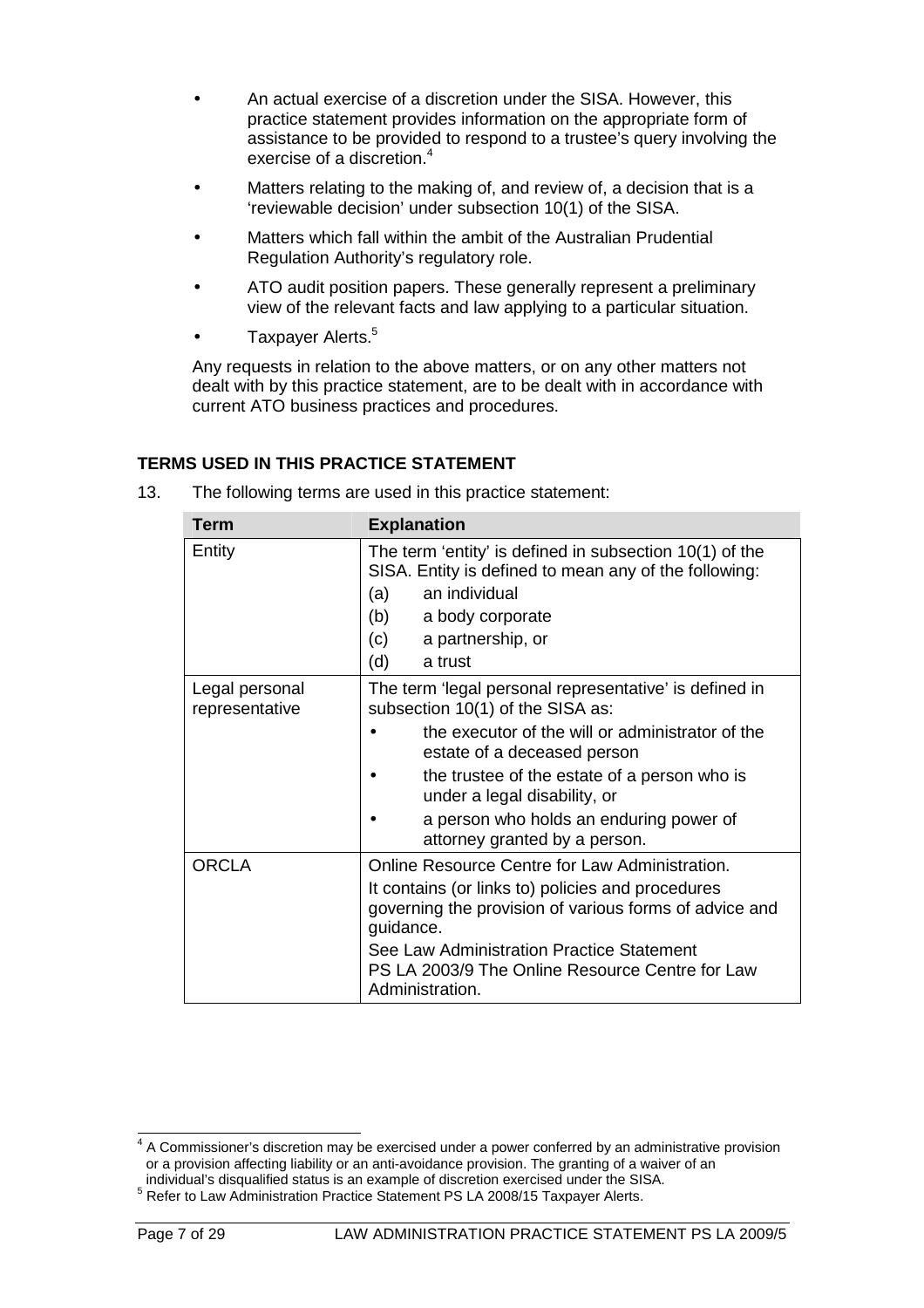| Term          | <b>Explanation</b>                                                                                                                    |
|---------------|---------------------------------------------------------------------------------------------------------------------------------------|
| Scheme        | The term 'Scheme' means:                                                                                                              |
|               | (a)<br>any agreement, arrangement, understanding,<br>promise or undertaking:                                                          |
|               | whether express or implied, or                                                                                                        |
|               | whether or not enforceable, or intended<br>to be enforceable, by legal proceedings,<br>and                                            |
|               | (b)<br>any scheme, plan, proposal, action, course of<br>action or course of conduct, whether unilateral<br>or otherwise. <sup>6</sup> |
| <b>SISA</b>   | Superannuation Industry (Supervision) Act 1993                                                                                        |
| <b>SISR</b>   | Superannuation Industry (Supervision)<br>Regulations 1994                                                                             |
| <b>SMSF</b>   | Self Managed Superannuation Fund                                                                                                      |
| <b>SMSFD</b>  | Self Managed Superannuation Funds Determination                                                                                       |
| <b>SMSFPR</b> | Self Managed Superannuation Funds Product Ruling                                                                                      |
| <b>SMSFR</b>  | Self Managed Superannuation Funds Ruling                                                                                              |
| <b>SMSFSA</b> | Self Managed Superannuation Fund Specific Advice                                                                                      |
| ATO website   | www.ato.gov.au                                                                                                                        |

## **STATEMENT**

- 14. There are many forms of assistance that the ATO provides, both orally and in writing, about the application of the SISA and SISR to SMSFs. In accordance with Taxpayers' Charter principles the ATO aims to provide complete, accurate and consistent advice and guidance to make taxpayers aware of their rights and entitlements and to help them understand and meet their obligations.
- 15. This practice statement explains each form of SMSF advice and SMSF guidance provided by the ATO (subject to the exclusions set out in paragraph 12 of this practice statement) and the weight given to the fact that an SMSF trustee has relied on SMSF advice or SMSF guidance in relation to a scheme.
- 16. The views expressed in SMSF advice and SMSF guidance represent the views of the Commissioner of Taxation. They cannot be considered to bind in any way, the Australian Prudential Regulation Authority or the Australian Securities and Investment Commission. However, the other regulators' views on the interpretation of the SISA and SISR will be taken into account in the preparation of SMSF public rulings as necessary given these bodies also have powers of general administration<sup>7</sup> in relation to the SISA.'

 $6$  Subsections 66(5) and 85(4) of the SISA.

 $7$  Regulators' have powers of general administration under section 6 of the SISA.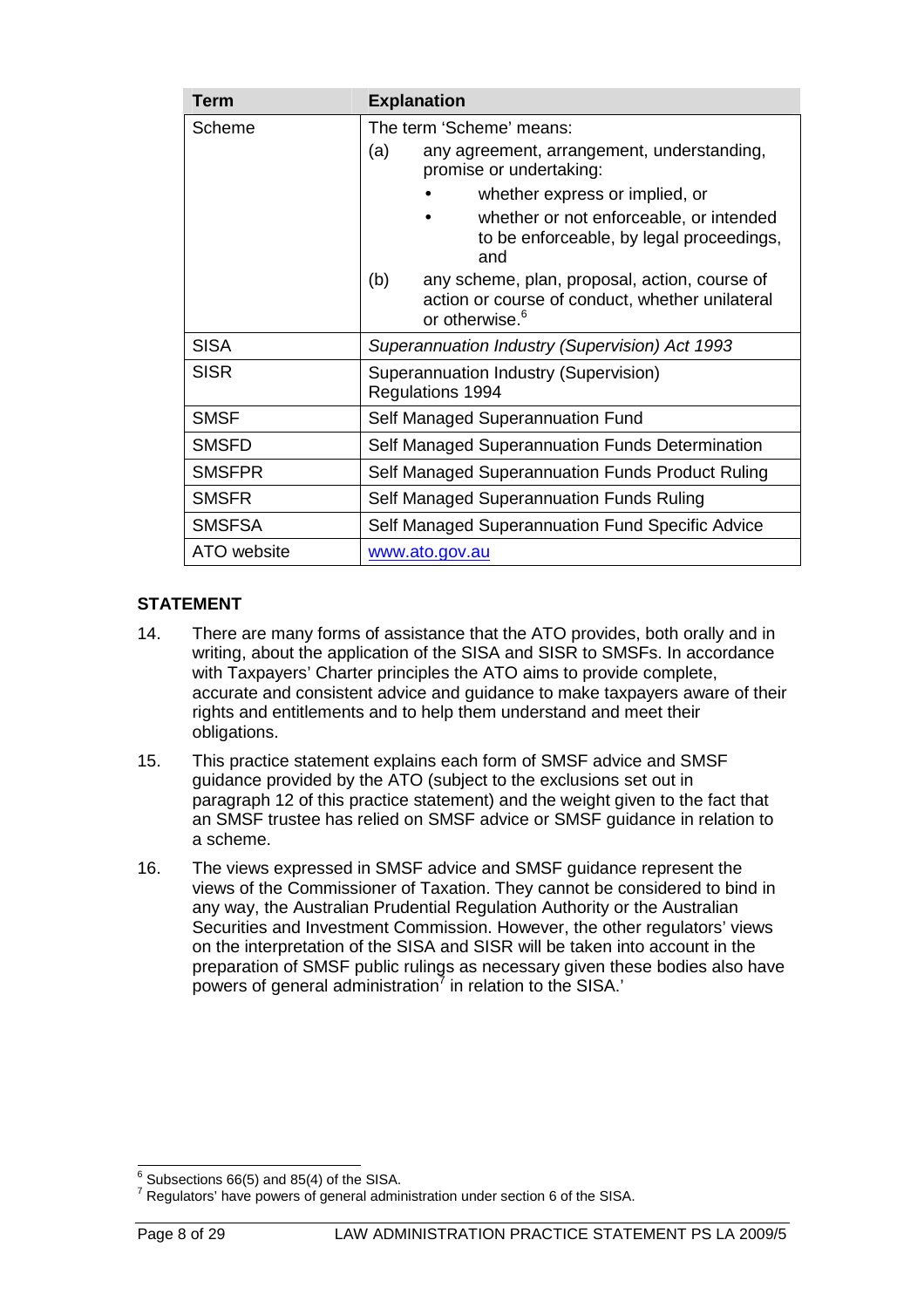## **PART A – SMSF ADVICE**

- 17. SMSF advice is the Commissioner's opinion on the application of the SISA and SISR to SMSFs. The SMSF advice is provided in the form of:
	- SMSF Public Rulings:
		- Self Managed Superannuation Funds Rulings
		- Self Managed Superannuation Funds Determinations, and
		- Self Managed Superannuation Funds Product Rulings (SMSFPRs),
	- Self Managed Superannuation Fund Specific Advice (SMSFSA).
- 18. The weight given to the fact that an SMSF trustee has relied on an SMSF advice is outlined in paragraphs 111 to 126 of this practice statement.
- 19. The basic administrative policy of the ATO is to only depart from what is said in SMSF advice if there are good and substantial reasons to consider the advice to be incorrect or inappropriate. SMSF advice may be considered incorrect or inappropriate in one of the following circumstances:
	- there have been legislative changes since the advice was made that affects the basis for the advice
	- a tribunal or court decision has affected the interpretation of the law on which the advice is founded since the advice was given
	- commercial practice which provided the context for the advice has changed
	- the advice has been exploited in an abusive or unintended way such that it is no longer an accurate reflection of the ATO's position in relation to the scheme, or
	- the advice is no longer considered to be correct, because it is found on reconsideration to be based on or to express a view of the law that is wrong.

## **SMSF public rulings**

- 20. An SMSF public ruling is a published statement of the Commissioner's opinion of how a provision of the SISA and SISR applies, or would apply, to SMSFs in relation to a class of schemes or to a class of SMSFs generally, rather than in respect of the specific circumstances of a particular SMSF. SMSF public rulings provide advice for tax officers, trustees of SMSFs and their advisors on the interpretation of the provisions of the SISA and SISR that affect their compliance with those laws. Tax officers should refer to the intranet version of the Public Rulings Manual for current procedures on producing an SMSF public ruling.
- 21. While similar in form to a tax public ruling, an SMSF public ruling is not a public ruling for the purposes of Division 358 of Schedule 1 to the TAA. SMSF public rulings are not, therefore, binding on the Commissioner.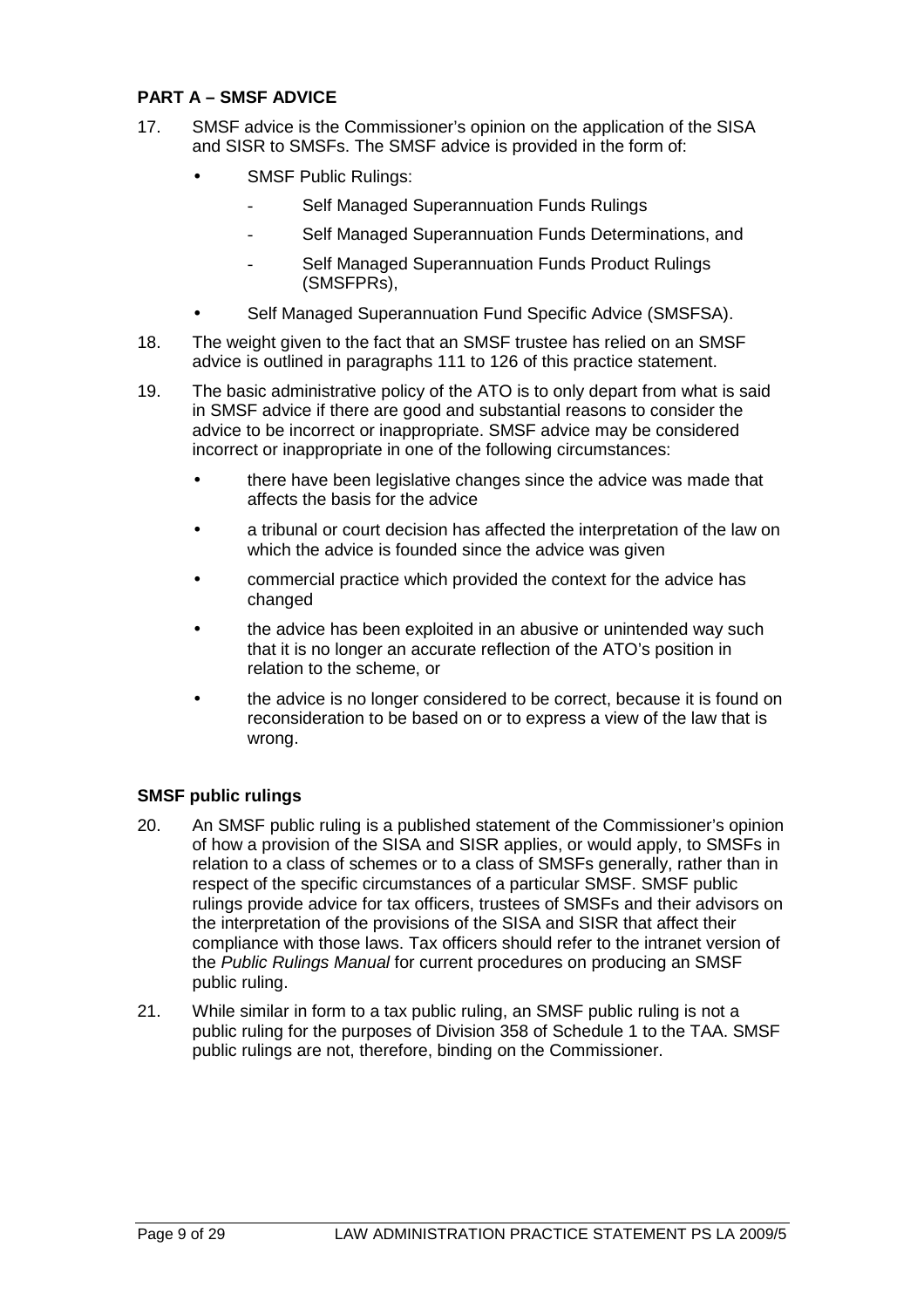#### **Issue and withdrawal of SMSF public rulings**

- 22. Unlike public rulings on direct or indirect taxes, there are no legislative provisions dealing with the making or withdrawal of SMSF public rulings. However, as is the case for public rulings on direct and indirect taxes, notice of the making of an SMSF public ruling is published in the Commonwealth of Australia Gazette. SMSF public rulings are accessible internally via ATOlaw or externally through the 'Legal database' on the ATO website.
- 23. The Commissioner may withdraw either the whole or part of an SMSF public ruling. Where an SMSF public ruling is withdrawn, a notice of the withdrawal will also be published in the Commonwealth of Australia Gazette.
- 24. To the extent that a ruling is withdrawn, it does not apply to arrangements entered into after the date of withdrawal. The extent to which a withdrawn ruling continues to apply to arrangements so far as they have commenced to be carried out before the withdrawal would depend on the circumstances in which the ruling is withdrawn. The notice of withdrawal will outline the extent to which the ruling may continue to apply. There may be circumstances where the Commissioner considers that, given the severity of the impact to retirement savings, it is necessary for transactions entered into as a result of relying on an SMSF public ruling to be unwound.

## **SMSF Rulings and SMSF Determinations**

- 25. In the interests of sound administration, the Commissioner has provided advice, in the form of SMSF public rulings about the application of SISA and SISR which do not form part of a binding rulings framework.
- 26. SMSFRs generally deal with a subject that involves a consideration of several issues or the answering of several questions. On the other hand, SMSFDs generally deal with discrete issues that can usually be dealt with by answering a single question.
- 27. Topics on which the ATO is preparing SMSFRs and SMSFDs are listed on the 'Public Rulings Program,' which is publicly available on the ATO website, including to trustees of SMSFs. The relevance and performance of the Public Rulings Program is monitored by the National Tax Liaison Group, which consists of representatives of the major tax, law and accounting professional associations and senior staff of the ATO. Topics on the program arise from or reflect suggestions made either internally through ATO escalation processes, or from external sources such as professional and industry representative bodies. These topics are subject to risk assessment and prioritisation according to 'Priority Technical Issues' procedures.<sup>8</sup>
- 28. The ATO's Superannuation Rulings Panel was established to consider and advise on the proposed interpretation of the law in SMSF public rulings.<sup>9</sup> It is comprised of senior tax officers as well as external representatives who are respected practitioners and/or academics. The primary role of the Panel is to discuss the technical and practical merits of the draft ruling presented to them by the authoring team and to advise on the proposed interpretation of the law. The Panel is advisory and is not a decision making body. The Superannuation Rulings Panel is one of a number of measures to ensure the highest quality of public rulings.

<sup>8&</sup>lt;br>8 See Law Administration Practice Statement PS LA 2003/10 Management of Priority Technical Issues and the Public Rulings Manual.

<sup>&</sup>lt;sup>9</sup> The Superannuation Rulings Panel would not ordinarily consider SMSFPRs.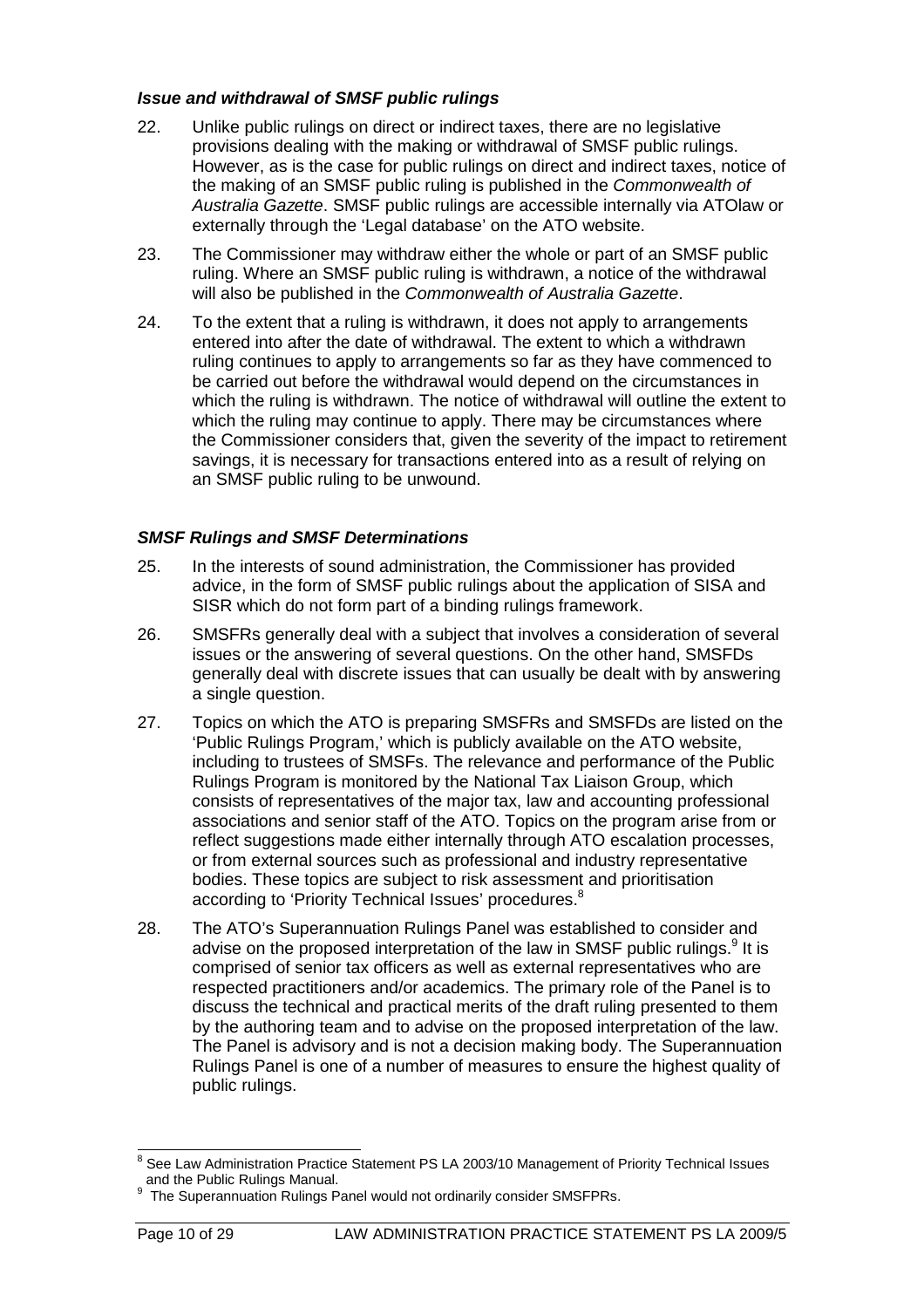- 29. SMSF public rulings usually apply both before and after their date of issue, but may apply from the date of issue, or from an earlier or later time, as specified in the ruling.
- 30. Usually, SMSFRs and SMSFDs will be first issued publicly as a draft to allow for consultation.
- 31. A draft SMSFR or SMSFD will represent the preliminary, though considered, view of the Commissioner. The weight given to the fact that an SMSF trustee has followed a draft prior to finalisation is the same as that given to all SMSF advice and guidance. Once the final is released an SMSF trustee should follow the final SMSFR or SMSFD.

#### **SMSF product rulings (SMSFPR)**

- 32. An SMSFPR<sup>10</sup> is SMSF advice on the application of the SISA and SISR to schemes in which the trustees of a number of SMSFs enter into substantially the same transactions with a common entity or group of entities.
- 33. SMSFPRs enable trustees of SMSFs to obtain the Commissioner's public views on the SISA and SISR treatment claimed to be applicable to participants in investment or financial schemes (or 'products').<sup>11</sup> The product may be offered to the general public but an SMSFPR will only be provided where it is intended for the product to be offered to SMSFs as potential investors or intended investors. An SMSFPR sets out the Commissioner's opinion as to the way in which the relevant provisions of the SISA and SISR would apply to SMSFs in relation to the product.
- 34. It is expected that the SMSFPR would usually be sought for those products for which product rulings (which deal with tax issues) are also sought.<sup>12</sup> Where a tax product ruling is sought and there is also a request for an SMSFPR in respect of that product, then a separate SMSFPR would issue where possible in conjunction with the tax product ruling. While similar in form to a tax product ruling, an SMSFPR is not a public ruling for the purposes of Division 358 of Schedule 1 to the TAA. An SMSFPR is not, therefore, binding on the Commissioner.
- 35. An SMSFPR does not provide any assurance about the commercial or financial viability or merits of the product. Prospective participants in a scheme may wish to seek an independent opinion as to the commercial and financial viability and merits of the product.
- 36. An SMSFPR has no application to superannuation funds other than SMSFs that are regulated by the Commissioner.

l

 $10$  The process for issuing non-binding SMSFPRs largely follows that for the product ruling system. For more information see Chapter 17 of the Public Rulings Manual.<br><sup>11</sup> See now we have Chapter 17 of the Public Rulings Manual.

<sup>11</sup> See paragraph 7 of Self Managed Superannuation Funds Product Ruling SMSFPR 2009/1 The self managed superannuation fund product rulings system for a discussion of the term 'product'.

<sup>&</sup>lt;sup>12</sup> For further information refer to Product Ruling PR 2007/71 The Product Rulings system.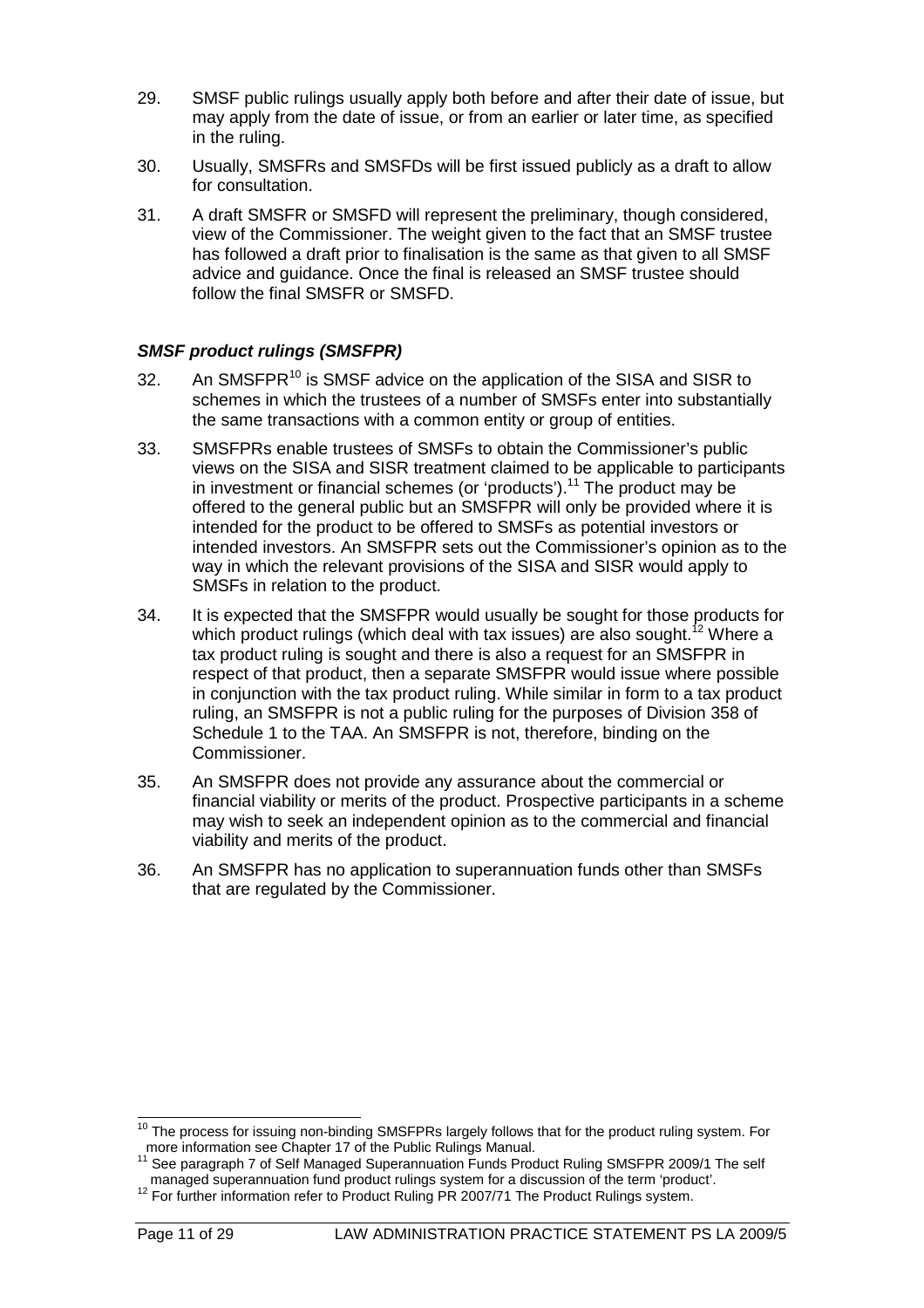#### Applying for, and issuing of, SMSFPRs

- 37. A written application is required for an SMSFPR. The information that should be provided as part of an application is detailed in a checklist, which can be downloaded from the ATO website. Providing the information required by the checklist will assist in expediting the issue of the SMSFPR. Where an incomplete application is submitted the applicant will be contacted, advised that their application is insufficient and that the ATO cannot begin work on it until the missing information has been provided.<sup>13</sup> The requirement for SMSFPRs is that the principals or implementers of schemes should make a full and true disclosure of all relevant facts in relation to the matters on which the SMSFPR is sought.
- 38. The Commissioner may refuse to issue an SMSFPR in some circumstances.<sup>14</sup>
- 39. A draft SMSFPR is sent to the applicant to obtain certain agreements and statements. These include an agreement that the applicant will abide by the 'Agreement on Terms of Use' of the SMSFPR and statements that the description of the scheme is accurate, covers all relevant features and that all parties named in the SMSFPR consent to being so named. A breach of the agreement or the making of any false statement will mean that the SMSFPR based on the agreement or statement will not be applicable to the scheme and will be considered to be of no effect.
- 40. At the time it is issued to the applicant, a draft SMSFPR is no more than a document prepared for the purposes of discussion and does not represent a commitment by the Commissioner that an SMSFPR will issue either at all or in the same terms as the draft. The provision of the draft SMSFPR allows the applicant an opportunity to suggest changes for consideration by the Commissioner.

## How the scheme dealt with in an SMSFPR is carried out

- 41. If the scheme described in the SMSFPR differs from the scheme that is actually carried out, the SMSFPR has no effect. This is because it does not apply to the scheme actually carried out, but to a different scheme. In those circumstances, the Commissioner will consider the nature of the variation found and the SMSFPR may be modified to reflect a difference in the implementation of the scheme. This may occur by way of an 'Addendum' to the SMSFPR, or by a replacement SMSFPR.
- 42. The relevant SMSFPR will be withdrawn if the Commissioner finds that there is a material difference in the implementation of the scheme from the scheme described in the SMSFPR. There will be a material difference in circumstances where the scheme has not been implemented as described in the SMSFPR, and the difference in implementation results in a change in SISA or SISR outcome for the participants.
- 43. Prospective participants in a defined scheme may wish to seek assurances from the principal or implementer of the scheme that it will be carried out in the manner described in the SMSFPR relating to the scheme.
- 44. Further information about SMSFPRs is contained in SMSFPR 2009/1.

l  $13$  For more information about lodging an application for an SMSFPR see paragraphs 55 to 70 of SMSFPR 2009/1.

 $14$  For more information about refusal to issue an SMSFPR see paragraphs 80 to 82 of SMSFPR 2009/1.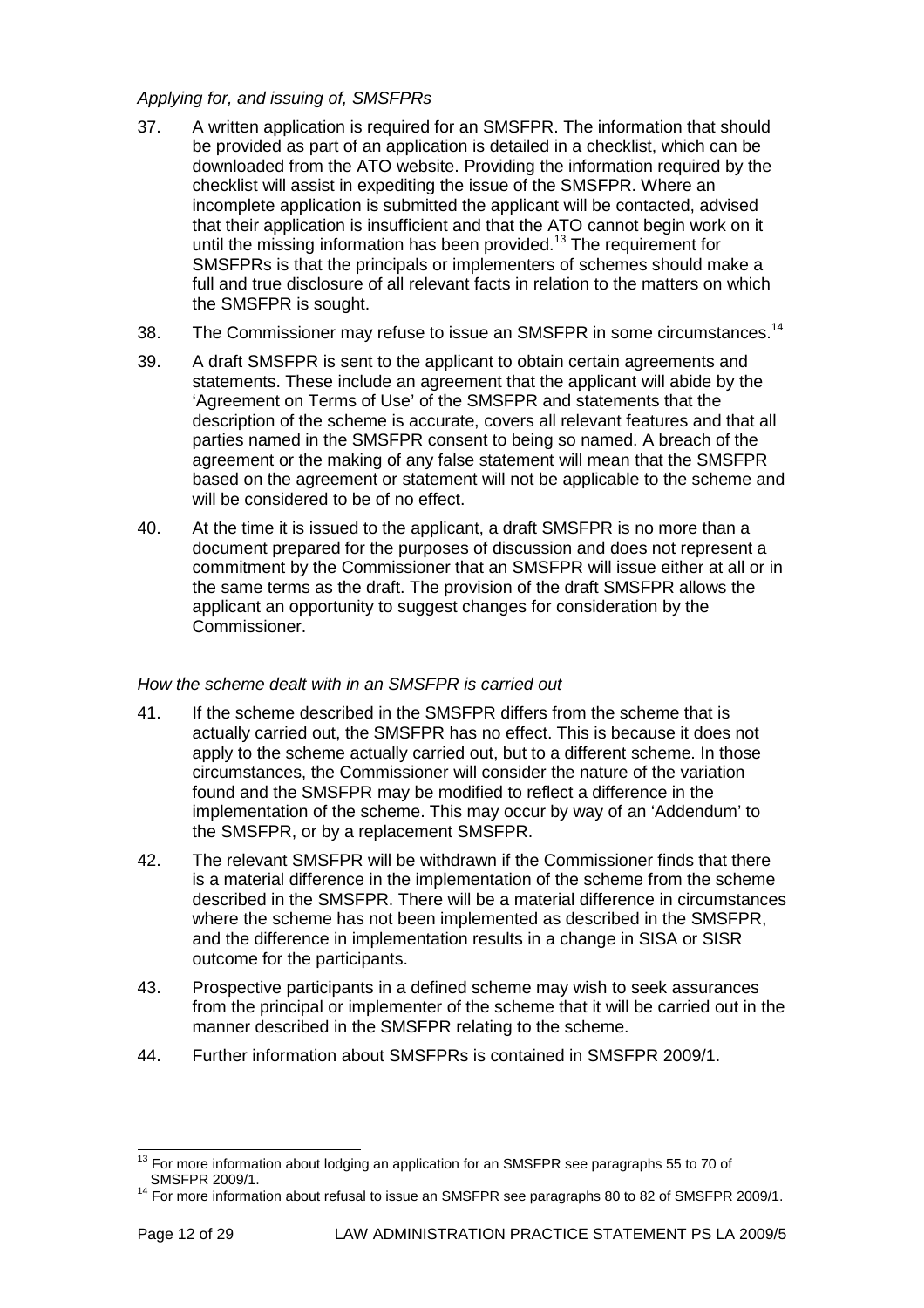#### **SMSF specific advice (SMSFSA)**

- 45. SMSFSA is a written expression of the Commissioner's opinion on how a SISA or SISR provision applies to a specific transaction or arrangement that has been or might be entered into by the trustees of an SMSF. It is provided to the trustees of an SMSF, their advisor, their legal personal representative, or an auditor of an SMSF acting under a duly-sighted letter of authority. SMSFSA only pertains to the specific SMSF and transaction or arrangement in question.
- 46. While similar in form to a tax private ruling, an SMSFSA is not a private ruling for the purposes of Division 359 of Schedule 1 to the TAA. An SMSFSA is not, therefore, binding on the Commissioner and does not have the same review rights as a private ruling.<sup>15</sup>
- 47. The requirement for a SMSFSA is that the SMSF trustees and their advisors, representatives or authorised auditors involved in seeking the advice should make a full and true disclosure of all relevant facts in relation to the matters on which specific advice is sought. If relevant facts are not fully and truly disclosed the advice is not applicable to the specific transaction.
- 48. An SMSFSA will not be provided on an SMSF's complying status or where the exercise of a discretionary power is required.<sup>16</sup> However, the trustee should be assisted to obtain information or guidance suited to their needs.
- 49. Tax officers must refer to ORCLA and relevant procedures for assistance in preparing an SMSFSA, including approval for issue by authorising officers.

## **Applying for SMSFSA**

- 50. A written application for an SMSFSA must be submitted and contain such information as required by the application form. A standard application form is available from the ATO website.
- 51. However, it is not mandatory to use the standard application form. A request for an SMSFSA will be considered provided it is made in writing and contains all the necessary information, including copies of all relevant documents, the check listed items and declaration referred to in the standard application form. The trustees and their advisors are also encouraged to provide a summary of research and analysis of the technical issues involved so that their views on the issue can be considered in providing the SMSFSA.
- 52. If the type of technical assistance requested is not clear, the tax officer should contact the trustees or their advisor to ascertain the type of assistance required. If their needs can only be satisfied by an SMSFSA, they should be invited to supply the necessary information and be given assistance in submitting an application.
- 53. If another form of assistance could satisfy their needs, for instance, SMSF guidance such as a ATO publication, the tax officer must explain the alternatives available. The tax officer must then invite the trustees or their advisor to choose the form of assistance preferred, provided the form of assistance is appropriate for the request. For example, SMSF guidance is generally inappropriate in relation to complex SISA or SISR arrangements or transactions.
- 54. A tax agent that is registered as a user of either the Tax Agent Portal or the Business Portal may lodge the SMSFSA application via the relevant portal. The portals are secure online environments for communicating with the ATO.

l  $15$  However see paragraphs 69 and 70 of this practice statement.

 $16$  See paragraph 12 of this practice statement.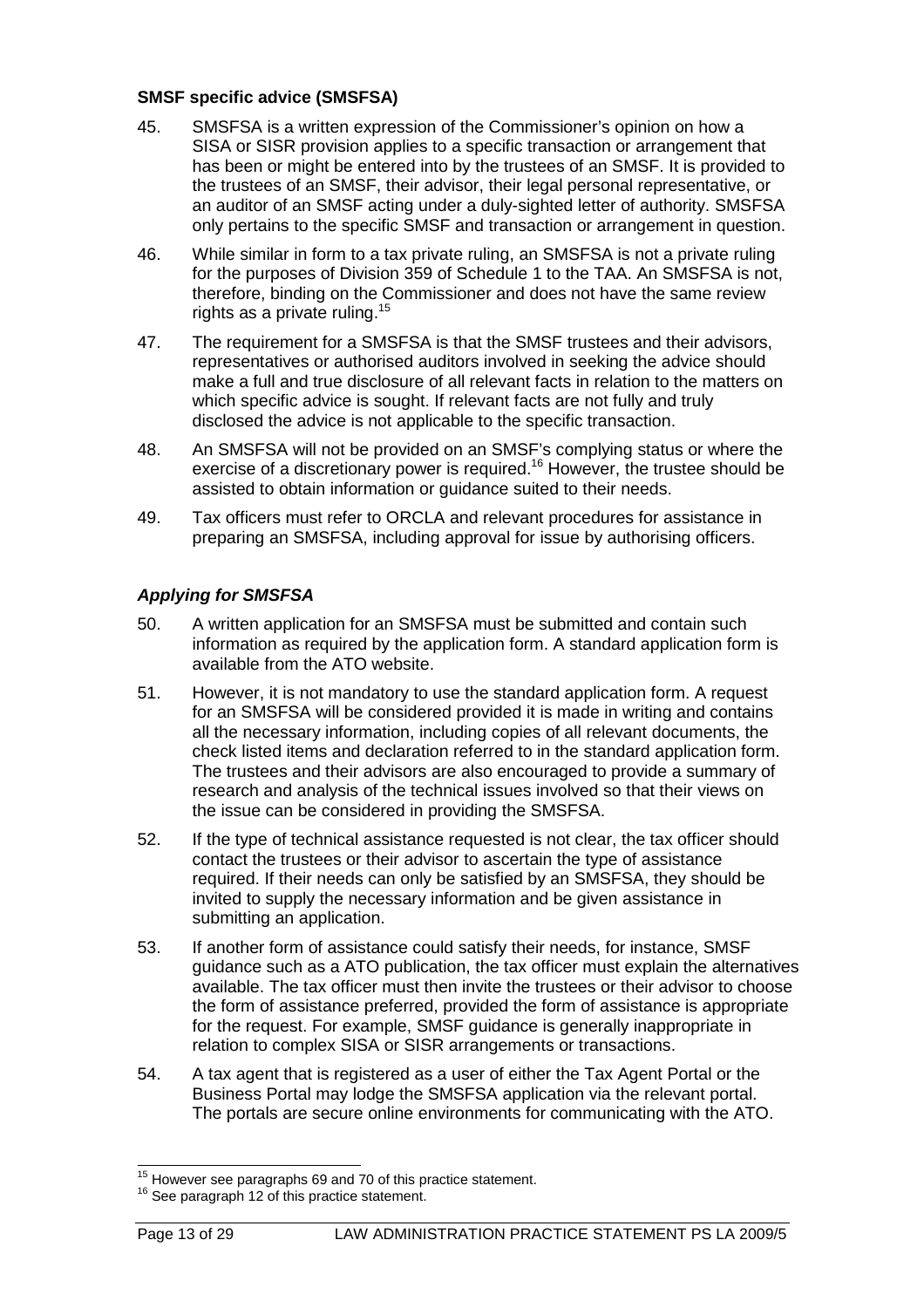#### **Requirements for SMSFSA**

- 55. The following are requirements that tax officers will follow in considering an application for SMSFSA.
- 56. The trustees or their advisor must describe the facts on which the request is based, including where relevant, the income year or the accounting period that the advice will relate to. The SMSFSA is made on the basis of:
	- information (including documents identifying that information) provided in the application and by the trustee or their advisor after the application (such as in response to any request by the ATO for further information), and
	- any assumptions made by the Commissioner on which the correctness of the SMSFSA might depend.
- 57. Importantly, if a trustee or their advisor provides further information indicating that the facts on which the request is based are materially different from that described in the original application, this is to be treated as a new application for an SMSFSA. However, the request will be actioned so that the work proceeds without any discontinuity.
- 58. Tax officers must attempt to identify all the facts necessary to arrive at a decision. If providing an SMSFSA would depend on a fact that may not occur, for instance about a future event, the Commissioner may either decline to provide the SMSFSA or provide the advice on the basis of an assumption. If the trustee could reasonably be expected to have knowledge of the relevant fact, then an assumption should not be made.
- 59. Generally, if a trustee does not provide enough information for an SMSFSA to be provided, tax officers must attempt to provide written SMSF guidance (for example quote some or all of an SMSF public ruling and allow the trustee to consider how to apply the law as stated to their circumstances).

## **Declining to provide SMSFSA**

- 60. A request for an SMSFSA may be declined if:
	- the SMSF has not yet been established
	- the trustee already has an SMSFSA on the issue and the particular request is considered unnecessary
	- the SMSF is, at the time of the request, the subject of a ATO audit relating to the particular question being raised (although the trustee may seek clarification from the tax officer conducting the audit)
	- it relates to a 'reviewable decision' under subsection 10(1) of the  $SISA<sup>17</sup>$
	- the question to be determined is in relation to the trustee covenants as set out in subsection 52(2) of the SISA.
- 61. A request for an SMSFSA may also be declined where a trustee does not provide the additional information requested by the Commissioner within a reasonable time.

l Examples of reviewable decisions include a decision by the Commissioner not to issue a determination that an asset is an in-house asset or the decision of the Commissioner to not waive a trustee's disqualified status.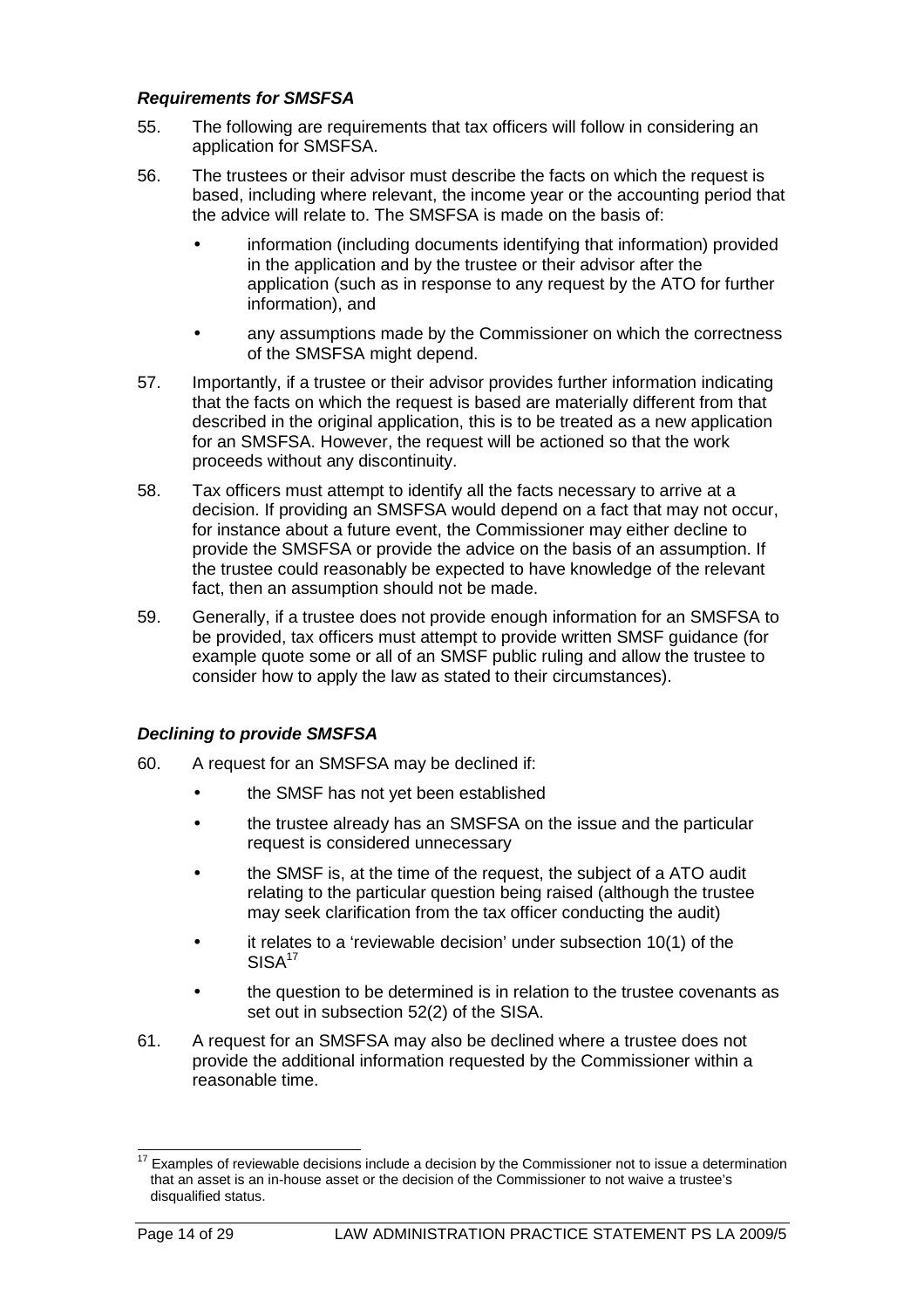#### **Providing SMSFSA**

- 62. SMSFSA is to be given in writing to the trustees of an SMSF.
- 63. Tax officers should not provide pre-SMSFSA opinions, draft SMSFSA or any other written expressions or written endorsements of informal assistance that may mislead trustees if that preliminary view is subsequently changed or that might restrict development and application of the actual SMSFSA. File notes of telephone conversations or minutes of interviews may be provided to the trustees if they do not contain advice, or if the risk of misleading trustees is properly managed. This does not mean that tax officers cannot undertake discussions with the trustees or their advisors to establish the particulars of the scheme and its purpose. Nor does this mean that a tax officer is precluded from general discussions with a trustee in relation to an issue. These processes are encouraged. The tax officer must ensure that the trustee is not misled and must clearly explain that any comments made will not be binding on the Commissioner.
- 64. An SMSFSA on an interpretative issue is provided if there is a precedential ATO view of the relevant law or if the issue involves a straightforward application of the law.<sup>18</sup> Where there is no precedential ATO view and the issue is not a straightforward application of the law, the general rule<sup>19</sup> is that the interpretative issue must be referred by the Superannuation Business Line to a Centre of Expertise to establish a precedential ATO view on the issue.<sup>20</sup> An SMSFSA is only made after the precedential ATO view has been established.
- 65. An SMSFSA:
	- states that it is an SMSFSA
	- identifies the SMSF to which it applies
	- specifies the scheme and the relevant provision to which the SMSFSA relates, and
	- details any assumptions made.
- 66. An SMSFSA applies from the time when it is made.

#### Timeframes – ATO service standards

67. In accordance with the ATO service standards, the ATO aims to provide a response to an application for an SMSFSA within 28 days of receiving all the necessary information. If all the necessary information has not been supplied in the application, the ATO aims to contact the applicant within 14 days of receiving the application to ask for the information. If the application raises a complex matter that will take more than 28 days to resolve after receiving all the required information, the ATO aims to contact the applicant within 14 days of receiving all necessary information to negotiate an extended reply date.

l <sup>18</sup> See paragraph 13 of Law Administration Practice Statement PS LA 2003/3 Precedential ATO view, which describes circumstances where tax officers are not required to identify and apply a precedential ATO view. These situations include the exercise of a discretion, making an ultimate conclusion of fact, or determining the value of something.

<sup>&</sup>lt;sup>19</sup> Note that there are some exceptions to this general rule. See paragraph 13 of Law Administration Practice Statement PS LA 2004/4 Referral of interpretative issues to Centres of Expertise for the creation of the precedential ATO view, and early engagement of internal technical specialists in active compliance cases.

<sup>&</sup>lt;sup>20</sup> See PS LA 2004/4 and PS LA 2003/3.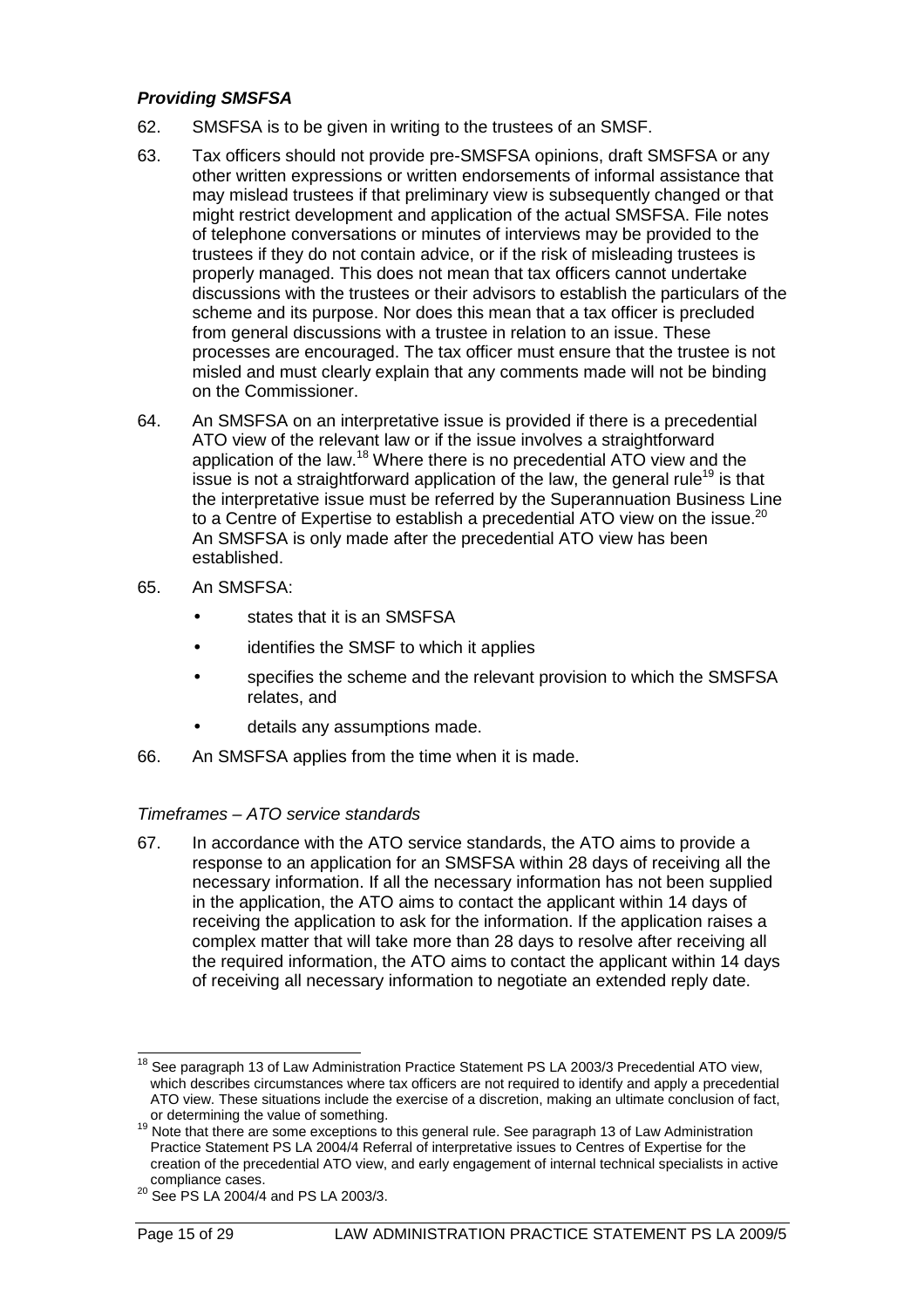#### **Withdrawal of SMSFSA application**

68. A trustee of an SMSF or their advisor may withdraw their SMSFSA application, either orally or in writing, at any time before the advice is made and the Commissioner will provide written confirmation of the withdrawal.

## **Review of SMSFSA**

- 69. There are no formal review rights under the SISA or SISR if a trustee of an SMSF is dissatisfied with their SMSFSA. However, they may ask the Commissioner for a 'second look'<sup>21</sup> at a decision he has made. This 'second look' is a review process undertaken as good administrative practice under the Taxpayers' Charter. The ATO is committed to reviewing its decisions to ensure that all SMSF trustees are treated fairly and to improve the quality and consistency of its decisions.
- 70. The ATO's decision not to issue an SMSFSA is not reviewable under the Administrative Decisions (Judicial Review) Act 1977 (ADJR Act). The reason is that an SMSFSA is not made under an enactment. The Commissioner provides this advice because he has the general administration of the SISA and SISR in relation to SMSFs (see section 6 of the SISA). However a trustee of an SMSF may ask the Commissioner for a 'second look' at the decision not to issue SMSFSA.

## **Providing indicative advice before issuing SMSFPR or SMSFSA**

- 71. In the course of preparing an SMSFPR or SMSFSA, tax officers may be asked to provide an indication of the likely ATO view of the law in relation to a scheme, transaction or arrangement. Subject to paragraph 74, tax officers are not to provide indicative advice. This is to ensure that no advice is provided unless the actual details of the proposed scheme, transaction or arrangement and its purpose have been firmly established, and the ATO has finalised its view on how a SISA or SISR provision applies, so as not to mislead entities. However, tax officers can undertake informal discussions with entities raising, for example, areas of possible concern. $^{22}$
- 72. Providing indicative advice before, say, the actual details of the proposed scheme, transaction or arrangement and its purpose have been firmly established may create expectations that the ATO will adopt a particular view in relation to a particular scheme that may not subsequently be met. This has the potential to undermine confidence in the ATO's administration of the superannuation system.
- 73. A draft SMSFPR is not indicative advice but is provided to the principal or implementer of a scheme as part of finalising the ATO view.

l <sup>21</sup> Tax officers should refer to Corporate Management Practice Statement PS CM 2007/01 Respecting clients' right of review for further information.

 $22$  The discussion about indicative advice in this section applies generally to SMSFSA and SMSFPR. However, there are special procedures in Part 17 of the Public Rulings Manual which must be followed when issuing draft SMSFPR to an entity.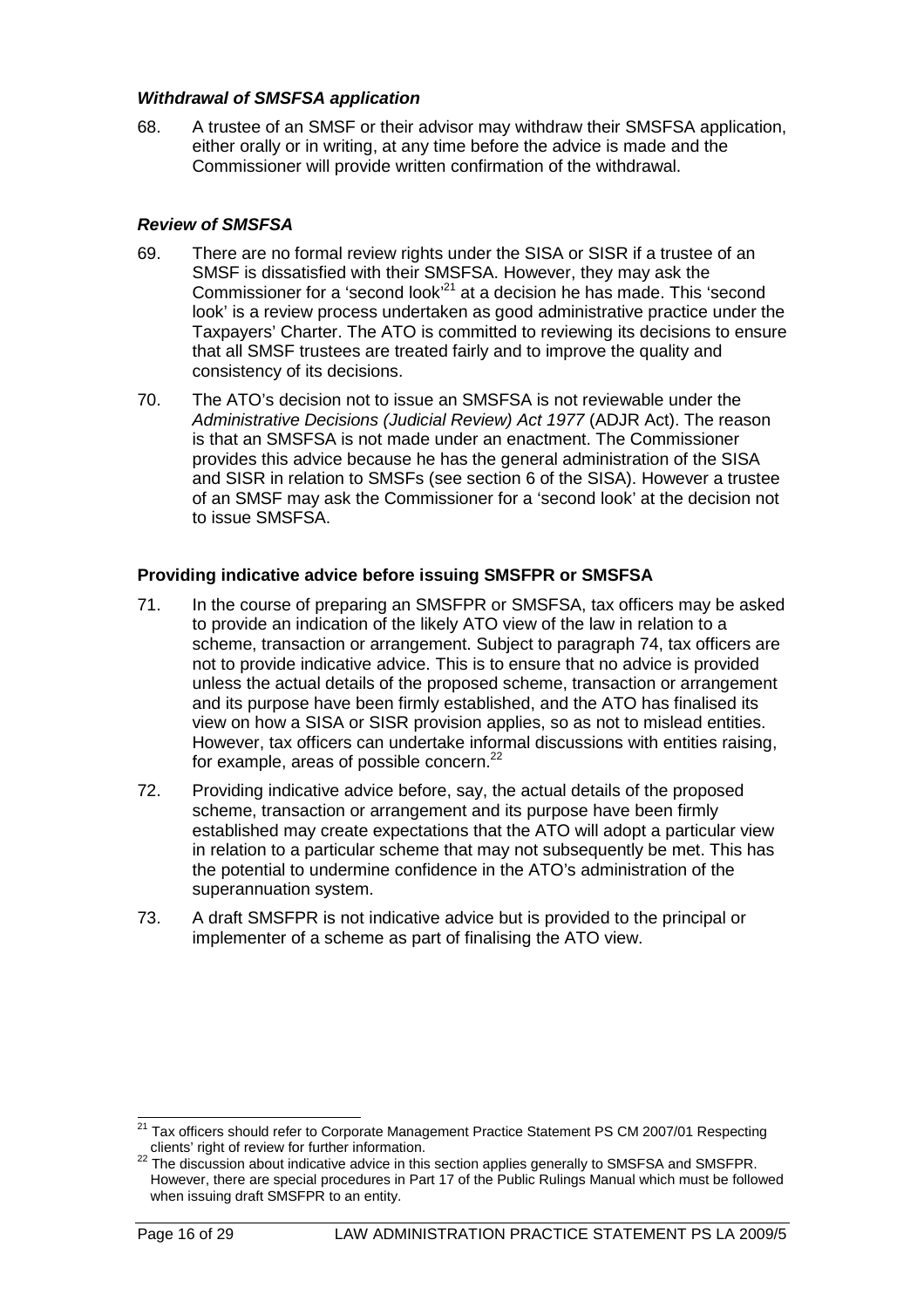- 74. Nevertheless, there may be occasions (where the ATO has established the details of the proposed scheme, transaction or arrangement, but has not finalised the position on the SISA or SISR consequences) that call for the provision of indicative advice. For example, the provision of favourable indicative advice could occur where all the following conditions are met.
	- There is:
		- a substantial and time dependent business need
		- a very low risk of a different view being taken
		- appropriate documentation and transparency, and
		- involvement of appropriate tax officers, including relevant technical specialists.
	- The entity is fully aware and acknowledges that:
		- the matter is still under consideration and therefore the view is preliminary only, and
		- the view should not be relied on as representing the ATO view of the law on the matter.

There must be no undue delay by the tax officer in providing the final advice, and the entity must be kept informed of the progress of the matter at appropriate intervals.

- 75. Where the indicative advice is provided to an applicant for an SMSFPR, and that advice may be conveyed to third parties, the tax officer must request the applicant to ensure that the conditions on which the ATO's view is provided are also explained to the third parties.
- 76. SMSF indicative advice will not carry the weight that may otherwise be applicable to entities who rely on SMSF advice or quidance. $^{23}$
- 77. Consistent with corporate record keeping requirements, accurate and complete notes must be made of all discussions prior to, and in the course of dealing with, an application for an SMSFSA or SMSFPR. Where SMSF indicative advice is provided in connection with a request for written advice, a record of the SMSF indicative advice must be attached to the case record on the relevant case management system.

## **Informal discussions**

- 78. Tax officers can have informal discussions with trustees of an SMSF and/or their advisors on technical matters. Tax officers are encouraged to do so, especially where there is an opportunity to clarify matters or to understand better the entity's position.
- 79. Informal discussions can be undertaken with an entity about a particular scheme, either before or following the receipt of a written request for guidance. Indeed, such discussions may reveal the need for a written request for advice, and shed light on the information and material that should be provided with the request, or is needed to answer an existing request.

l  $^{23}$  See paragraphs 111 to 120 of this practice statement.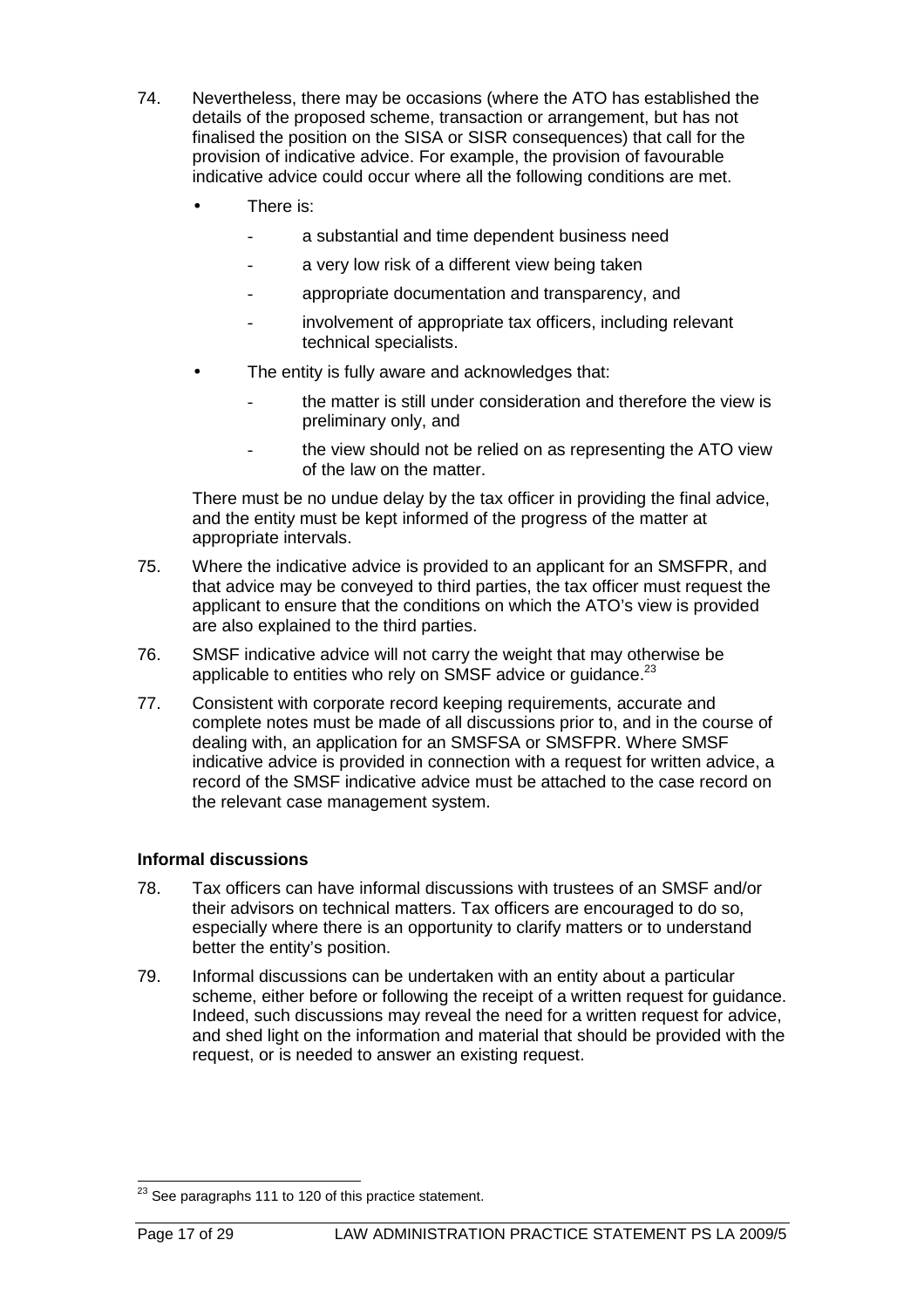- 80. If the ATO receives a request for an SMSFSA or SMSFPR involving complex matters, general discussions about ambiguity in the law or its application are often a necessary part of ensuring that all relevant material is provided and considered, to enable the facts to be correctly established. Such discussions may also highlight to the trustee (or principal or implementer of a scheme) those areas where the ATO has concerns.
- 81. Where a tax officer and any relevant technical specialist, believes that those concerns may lead to an unfavourable response from the ATO, it may be appropriate to inform the trustees (or principal or implementer of a scheme) accordingly. In these circumstances, the tax officer and, if appropriate, the relevant technical specialist, are to explain the basis of the concerns to the trustees (or principals or implementers of a scheme). It must be made clear to them at the time of this discussion that:
	- these concerns are being communicated so that they can take the possibility of a final unfavourable view into account in deciding whether to continue to expend time and money preparing to implement the proposed scheme, and
	- communicating concerns in this informal way does not constitute an indication of the ATO's view of the law in relation to the scheme.
- 82. In undertaking these discussions, the tax officer must ensure that the trustees (or principals or implementers of a scheme) are not misled, and must clearly explain that any comments made will not be binding on the Commissioner. Relevant documentation is to be prepared and, where appropriate, captured on the relevant case management system.
- 83. Should the SMSF trustees, or principal or implementer of a scheme, submit material changes to the scheme upon which the SMSFSA or SMSFPR is sought following the discussions, the revised scheme should be treated as a new application. However, the request will be actioned so that the work proceeds without any discontinuity.

## **PART B – SMSF GUIDANCE**

- 84. Assistance provided in a form other than SMSF advice may fulfil a trustee's need for information without them having to satisfy the conditions that apply to the making of SMSF advice. SMSF guidance may be given in writing or orally, including by way of a ATO publication (including ATO website material).
- 85. ATO SMSF guidance is provided to help trustees of SMSFs understand their obligations and entitlements under the SISA and the SISR administered by the Commissioner. SMSF guidance is not binding on the Commissioner.
- 86. If a trustee (or principal or implementer of a scheme) wants the Commissioner to provide specific advice or a product ruling about the applicability of the SISA or SISR to their individual circumstances, they should apply for an SMSFSA (or SMSFPR).
- 87. It may sometimes be difficult to draw a distinction between requests for SMSF guidance and SMSFSA or an SMSFPR. It may be unclear whether a trustee of an SMSF has a specific transaction in mind and is expecting SMSFSA or whether they are just broadly considering a course of action and are only expecting general guidance. For example, a trustee of an SMSF might simply ask if a residential property can be acquired from a member and provides no other information about their specific circumstances.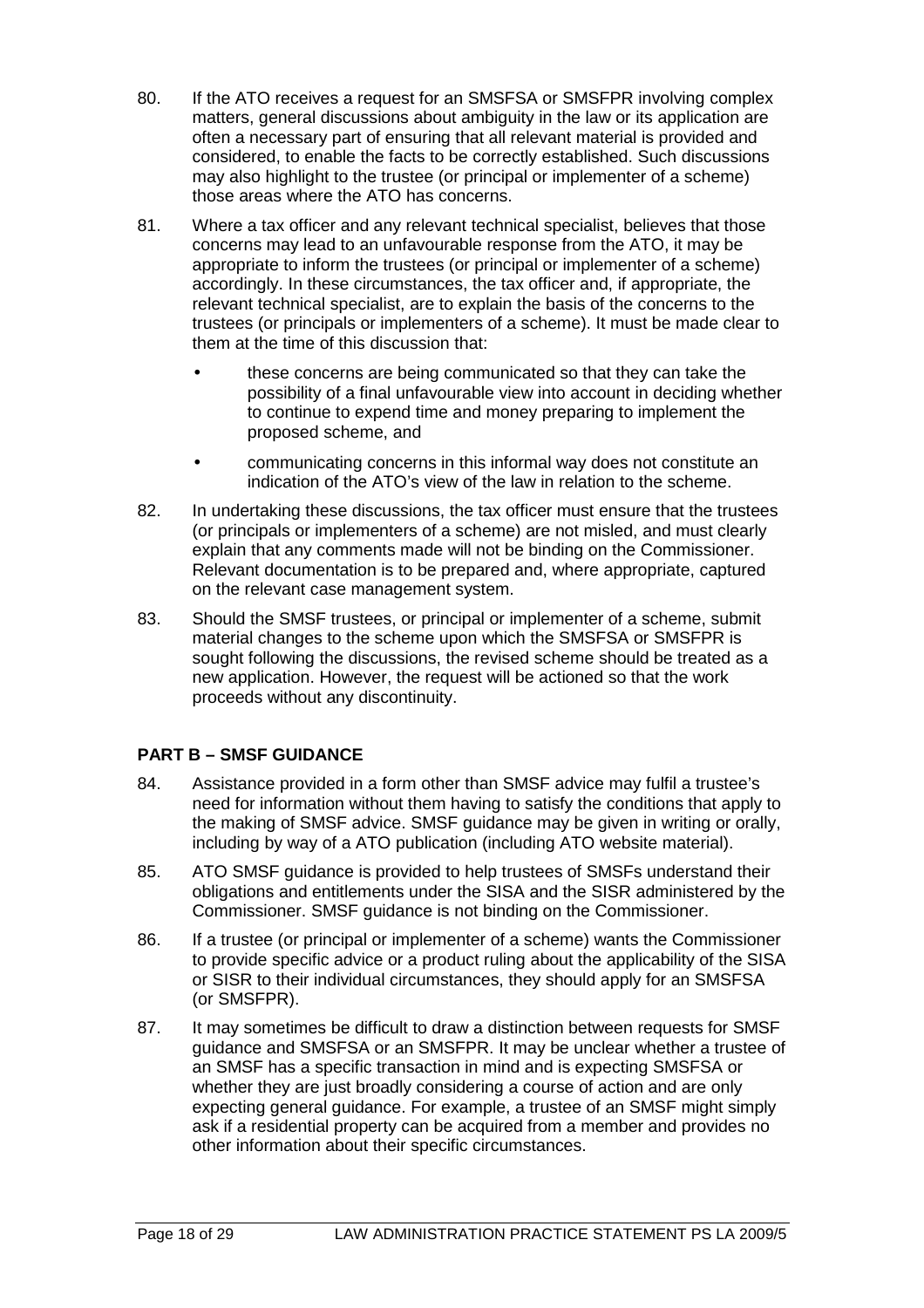88. If there is any doubt whether the request is for SMSF guidance, or SMSFSA or an SMSFPR, the entity should be contacted and their needs ascertained. If their needs can only be satisfied by SMSFSA or an SMSFPR, they must be invited to supply the necessary information and be given information about how to make an appropriate application.

## **Written guidance**

- 89. Written guidance is issued to help trustees of SMSFs understand their obligations under the SISA and SISR administered by the Commissioner. It provides only general assistance and cannot cover all possibilities or individual circumstances. Written guidance may also be in the form of a ATO publication (including ATO website content).
- 90. Written guidance is usually provided if the trustee of an SMSF has enquired about the broad operation of the law and has not provided details of their specific circumstances. A trustee of an SMSF who receives written guidance must decide how the guidance applies to their circumstances. Tax officers should refer to ORCLA for further information about providing written guidance.
- 91. The discussion below sets out the different forms of written guidance published by the ATO. The weight given to the fact that a trustee of an SMSF or other entity has relied on any of these forms of written guidance, as they relate to SISA or SISR issues, is outlined in paragraph 111 to 126 of this practice statement.

#### **SMSF publications**

92. An entity should not use SMSF publications or ATO website material that is out of date. That is because, generally, reliance on an earlier document at a time where a later publication that correctly reflects the law is available would not be considered to be reasonable and would be a factor that the Commissioner would take into account in determining any action to take in response to a breach. All current SMSF publications are contained on the ATO website.

#### **Published speeches, minutes of consultative forums, media releases and decision impact statements**

- 93. Speeches by senior tax officers and minutes of consultative forums reflect our current thinking on particular issues. Minutes are a record of proceedings at a consultative forum and reflect the discussion between the ATO and the other attendees. They are published for transparency reasons.
- 94. Media releases are used to communicate what our intention is in relation to certain issues. As such media releases may contain statements intended to be relied on.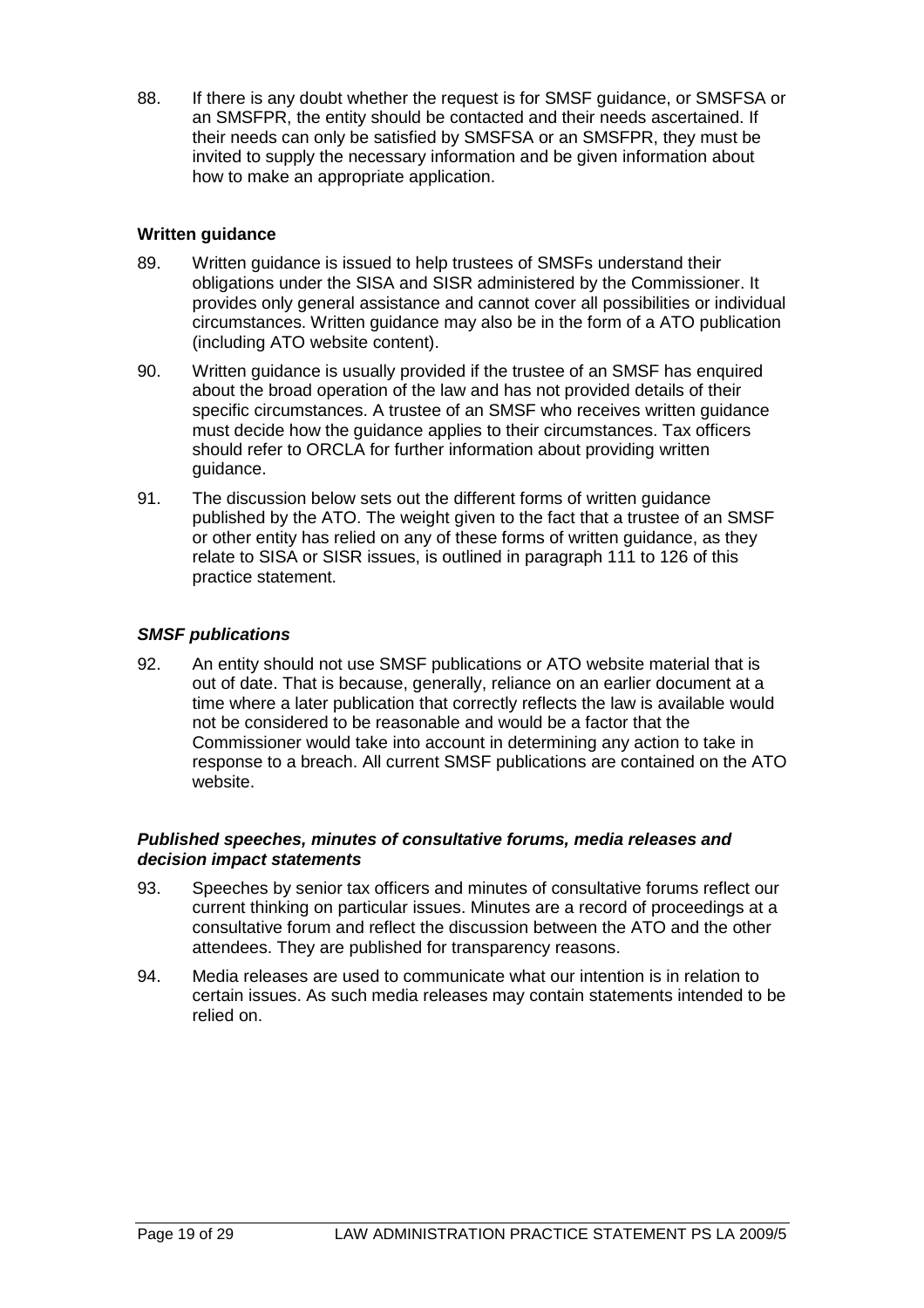- 95. Decision impact statements<sup>24</sup> are published in the 'Legal database' on the ATO website to communicate to the community the ATO reaction to adverse and other significant court or tribunal decisions. They include a summary of the case details, a summary of the facts and issues decided, and they note any consequences in relation to public rulings. They set out how the law will be administered as a consequence of the decision, pending any change to existing ATO rulings, but are not normally expected to contain advice.
- 96. An entity that needs guidance about the applicability to their own specific circumstances of information contained in published speeches, minutes, media releases or decision impact statements should apply for an SMSFSA or SMSFPR.

#### **Published materials produced for internal ATO purposes**

#### ATO Interpretative Decisions (ATO IDs)

- 97. An ATO ID is an edited and summarised decision on an interpretative matter that is indicative of how a provision of the law might be applied in a particular instance. ATO IDs do not provide advice to trustees of SMSFs. ATO IDs represent a source of the precedential ATO view that tax officers must apply in resolving interpretative issues. Alternatively, if a tax officer considers the application of the precedential view will result in an incorrect decision or unintended outcome, they must escalate the matter for review.<sup>25</sup>
- 98. An ATO ID provides the ATO view for an SMSFSA or SMSFPR to be given to an entity in relation to the interpretative matter it covers, and for dispute resolution and compliance activity by tax officers. However, ATO IDs do not in themselves represent any established general administrative practice of the Commissioner. Further information about ATO IDs is contained in Law Administration Practice Statement PS LA 2001/8 ATO Interpretative Decisions.
- 99. ATO IDs are produced for the purpose of facilitating consistent and timely interpretative decision making by tax officers. However, they may not always contain a complete statement of all the facts in summarising the application of the law to complex circumstances. For transparency reasons, they are made publicly available through the 'Legal database' on the ATO website.
- 100. ATO IDs state the date of the decision and are withdrawn if a review finds that they are no longer accurate.
- 101. If a trustee of an SMSF relies on a current ATO ID where their own circumstances are not materially different from those described in the ATO ID, but the ATO ID is later found to be incorrect, or misleading and the trustee makes a mistake as a result, the weight given to this fact is outlined in paragraph 111 to 126 of this practice statement.

l

<sup>&</sup>lt;sup>24</sup> For further information on decision impact statements refer to Law Administration Practice Statement PS LA 2009/9 Conduct of Tax Office litigation.

<sup>&</sup>lt;sup>25</sup> See PS LA 2003/3.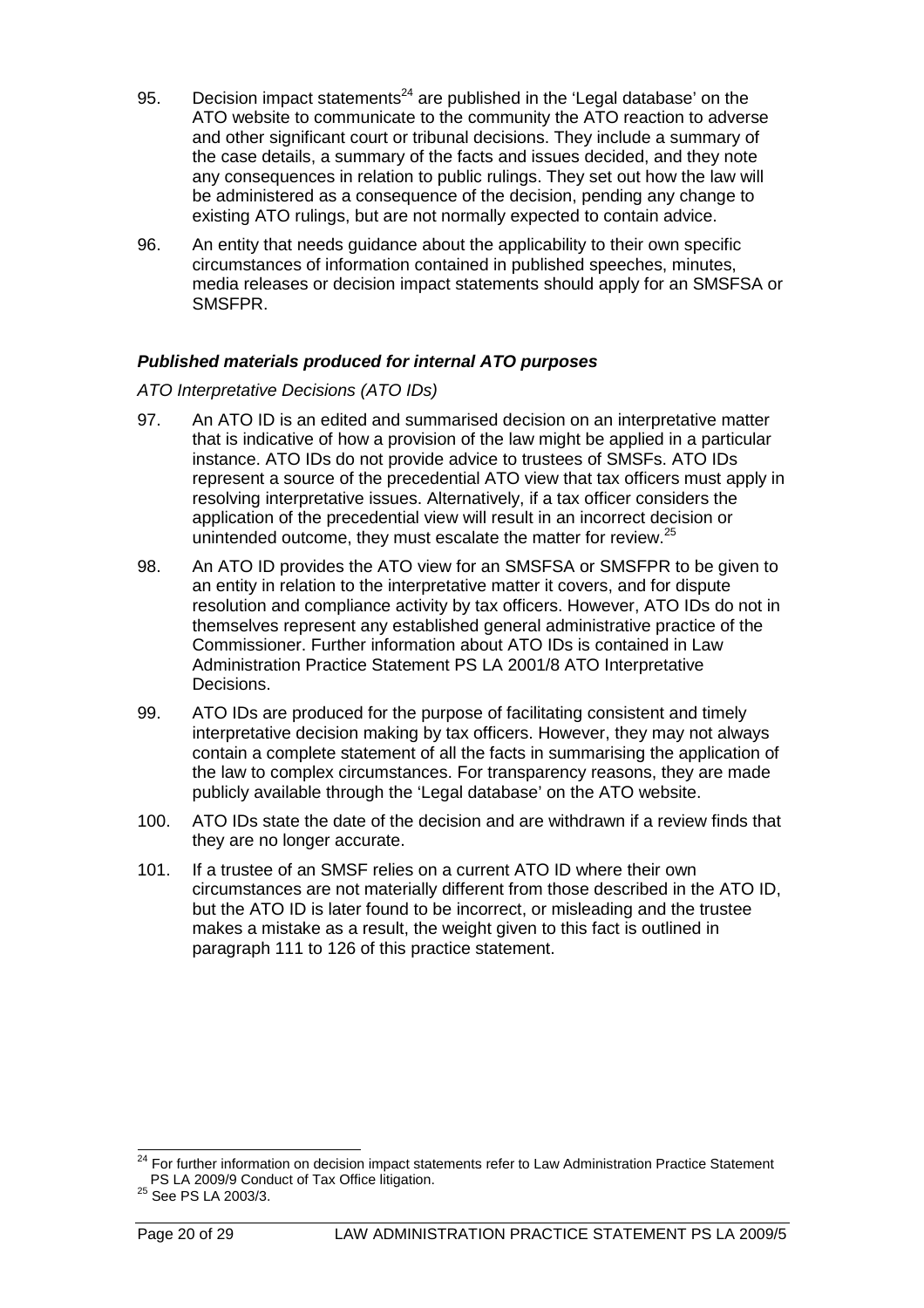#### Law Administration Practice Statements

102. Law administration practice statements<sup>26</sup> are produced principally to provide direction and assistance to tax officers on approaches to be taken in performing duties involving the application of laws administered by the Commissioner. They are published primarily for transparency and accountability reasons. They are not intended to provide interpretative advice but may provide guidance on the law in the course of providing directions to tax officers.

#### Technical skilling materials

103. The ATO produces educational material for the purpose of enhancing the knowledge and skills of tax officers engaged in technical decision making. Some of this material is published to assist tax practitioners who have corresponding educational needs.

## **Oral guidance**

- 104. Tax officers may provide oral guidance about the application of SISA or SISR to a trustee of an SMSF.
- 105. Oral guidance is to be provided only on matters of a general, straightforward or simple nature and applies only to such matters.
- 106. Where an SMSF trustee seeks assistance on a matter that is not of a straightforward or simple nature, the tax officer should suggest that the trustee apply for SMSFSA or written guidance and, as appropriate, provide information about making a valid application. This ensures that the trustee receives a properly considered opinion on the application of the law to the SMSF's circumstances.
- 107. Oral guidance must be consistent with the precedential ATO view in relation to any interpretative issue raised by the trustee of an SMSF or other entity. $27$
- 108. Reference may also be made to the following ATO documents that either reflect precedential ATO views or contain a clear, unambiguous interpretation of the relevant legislation:
	- online reference materials (for example, client contact scripts)
	- current ATO publications (not otherwise included in the Schedule of documents containing precedential ATO views), and
	- ATO website material (other than that produced by external publishers).
- 109. The weight given to the fact that a trustee of an SMSF has relied on oral guidance that is incorrect or misleading and makes a mistake as a result, is outlined in paragraph 111 to 126 of this practice statement. The oral guidance will only carry weight where the trustee of the SMSF has made a full and true disclosure of the material facts relevant to their enquiry.
- 110. For procedures for providing oral guidance refer to paragraphs 262 to 270 of PS LA 2008/3.

l

<sup>26</sup> For further information see Law Administration Practice Statement PS LA 1998/1 Law Administration Practice Statements.

<sup>&</sup>lt;sup>27</sup> 'Precedential ATO view' is defined in PS LA 2003/3. This practice statement also identifies the Tax Office documents that contain those views.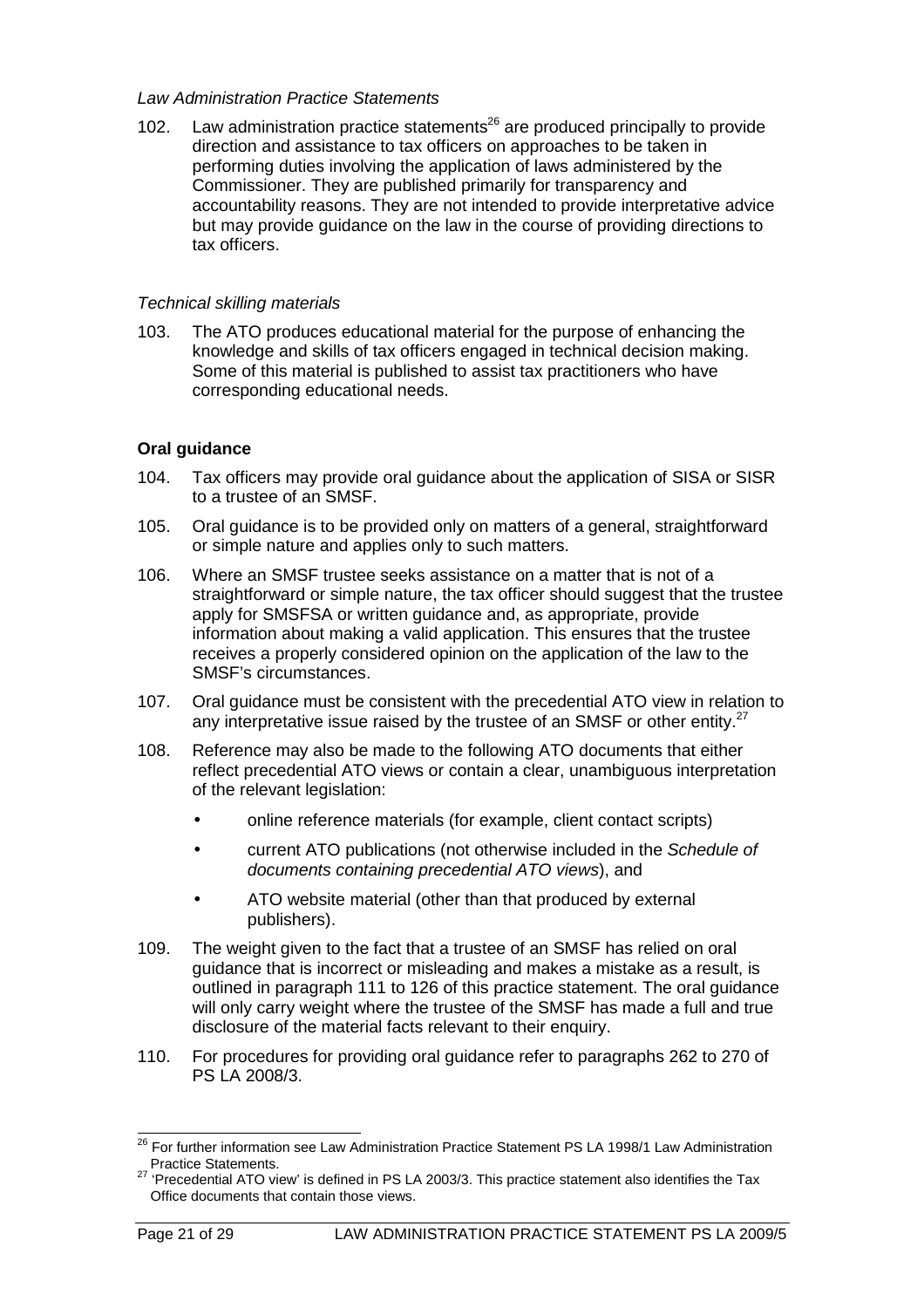## **PART C – WEIGHT GIVEN TO SMSF ADVICE AND GUIDANCE**

- 111. SMSF advice and SMSF guidance is not legally or administratively binding on the Commissioner. An entity that relies on SMSF advice or guidance will remain responsible for their actions under the SISA or SISR.
- 112. However, if the Commissioner later takes the view that the law applies less favourably to SMSFs than the SMSF advice or guidance indicates, the fact that the trustee acted in accordance with that advice or guidance would be a relevant factor in their favour in the Commissioner's exercise of any discretion as to what, if any, action is to be taken in response to a breach of that law.
- 113. This is on the basis that:
	- the advice or quidance is applicable to the SMSF's particular circumstances
	- the trustee acts, reasonably and in good faith, in accordance with the advice or guidance, and
	- in the case of an SMSFPR, SMSFSA or SMSF oral guidance, a full and true disclosure has been made to the Commissioner when the advice or guidance is sought.
- 114. The weight to be given to the reliance placed on the SMSF advice or guidance would depend on all the circumstances applicable to the SMSF. Each case must be considered on its own merits. SMSF advice or guidance that is specific to the circumstances of the SMSF in question (for example, if it is SMSF specific advice or an SMSFPR) is likely to be, though is not necessarily, a more significant factor weighing in favour of the trustee than if the SMSF advice or guidance was general in nature. Likewise, reliance on SMSF advice is likely to be more significant than reliance on SMSF guidance, given the general nature of SMSF guidance and that SMSF advice is either based around a specific set of facts or a defined topic, such as business real property.
- 115. When the time comes to determine action to be taken in relation to non-compliance of a trustee of an SMSF with the SISA or SISR, the law at that time must be applied to the facts as established at that time.<sup>28</sup> Any action the Commissioner may take, and the timing of such action, resulting from the ATO's departure from SMSF advice or guidance will depend on the circumstances, and may be announced in subsequent SMSF advice or guidance. In the case of legislative change, the timing of a departure from previous advice or guidance will depend on the date of effect of the legislation, and would normally apply to transactions entered into after the date of effect, unless particular circumstances warranted another approach.
- 116. The Commissioner may, having regard to all the circumstances, decide that it is appropriate, in response to a breach:
	- to take no action
	- for the trustee to take rectification action (for example, where the SMSF trustee has appropriately relied upon SMSF advice or guidance, and that advice or guidance is later found to be incorrect, the Commissioner may seek an informal agreement or enforceable undertaking involving actions to rectify the breach, including possibly unwinding or reversing of transactions), or

l  $^{28}$  Federal Commissioner of Taxation v. Wade (1951) 84 CLR 105 at 117.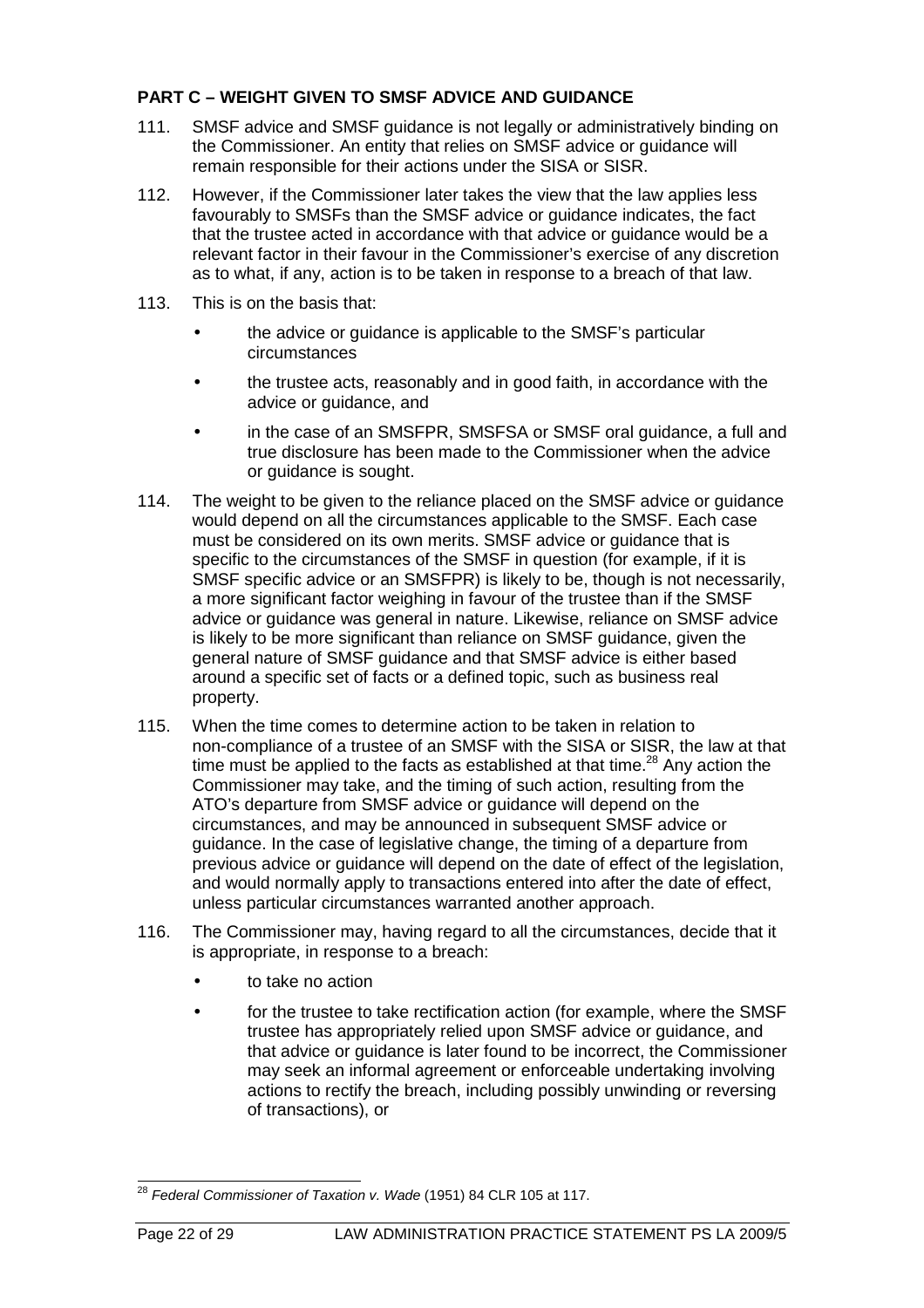- to take other compliance action<sup>29</sup> (for example, making the fund noncomplying).
- 117. The following examples illustrate the weight to be given to the use of SMSF advice or guidance by SMSF trustees.

#### Example 1

118. The trustees of an SMSF sought SMSF specific advice (SMSFSA) from the Commissioner on their plan to purchase listed securities from the members of the fund at market value for \$6,000.The SMSFSA was sought on whether this proposed transaction would breach the prohibition on acquisitions from related parties in subsection 66(1) of the SISA. The Commissioner issued SMSFSA based on the above facts that stated that the proposed transaction met the requirements of an exception to the prohibition and therefore did not breach subsection 66(1) of the SISA. The trustees of the SMSF relied upon this SMSF advice and proceeded with the transaction. However a later review determined that the listed securities were acquired for \$10,000 which was in excess of their market value. Thus as the listed securities were not acquired at market value, their acquisition did not meet the exception to the prohibition and a breach of subsection 66(1) of the SISA had occurred. The transaction that was carried out was materially different to the transaction that the SMSFSA was based upon, that is the listed securities were not acquired at market value. In these circumstances the SMSFSA is not a factor that counts in favour in the Commissioner's exercise of any discretion as to what, if any, action is to be taken in response to a breach of that law.

## Example 2

119. In determining whether a particular arrangement contravened a provision of the SISA, the trustees of an SMSF relied upon a final Self Managed Superannuation Fund Ruling. As their facts were materially the same as one of the examples in the Ruling, the trustees relied upon this SMSF advice in proceeding with the arrangement. However due to the findings of a post-implementation review the ATO withdrew the SMSFR. The ATO reconsidered and redrafted certain aspects of the SMSFR and reissued the SMSFR. Consequently the trustees discovered that the views in the reissued SMSFR indicated that the arrangement resulted in a breach of the SISA. However, the fact that the trustees of the SMSF relied upon an SMSFR in entering into the arrangement, and that the facts relating to the arrangement were not different from those stated in the SMSFR, is a relevant factor operating in the trustees' favour in relation to how the Commissioner would deal with the breach. The SMSF has a good record of compliance with the SISA and SISR and there are no other circumstances indicating a breach of the law. Having regard to all those circumstances, the Commissioner decides not to make the SMSF non-complying or disqualify the trustees based on this specific breach. The Commissioner may, however, request the trustees to rectify the breach where this is possible.

l <sup>29</sup> See Law Administration Practice Statement PS LA 2006/19 Self managed superannuation funds  $$ notice of non-compliance, which outlines the factors the Commissioner will consider in deciding whether a notice of non-compliance should be given to a fund, and Law Administration Practice Statement PS LA 2006/17 Self managed superannuation funds – disqualification of individuals, which outlines the circumstances in which the Commissioner will consider disqualifying an individual under section 126A of the SISA.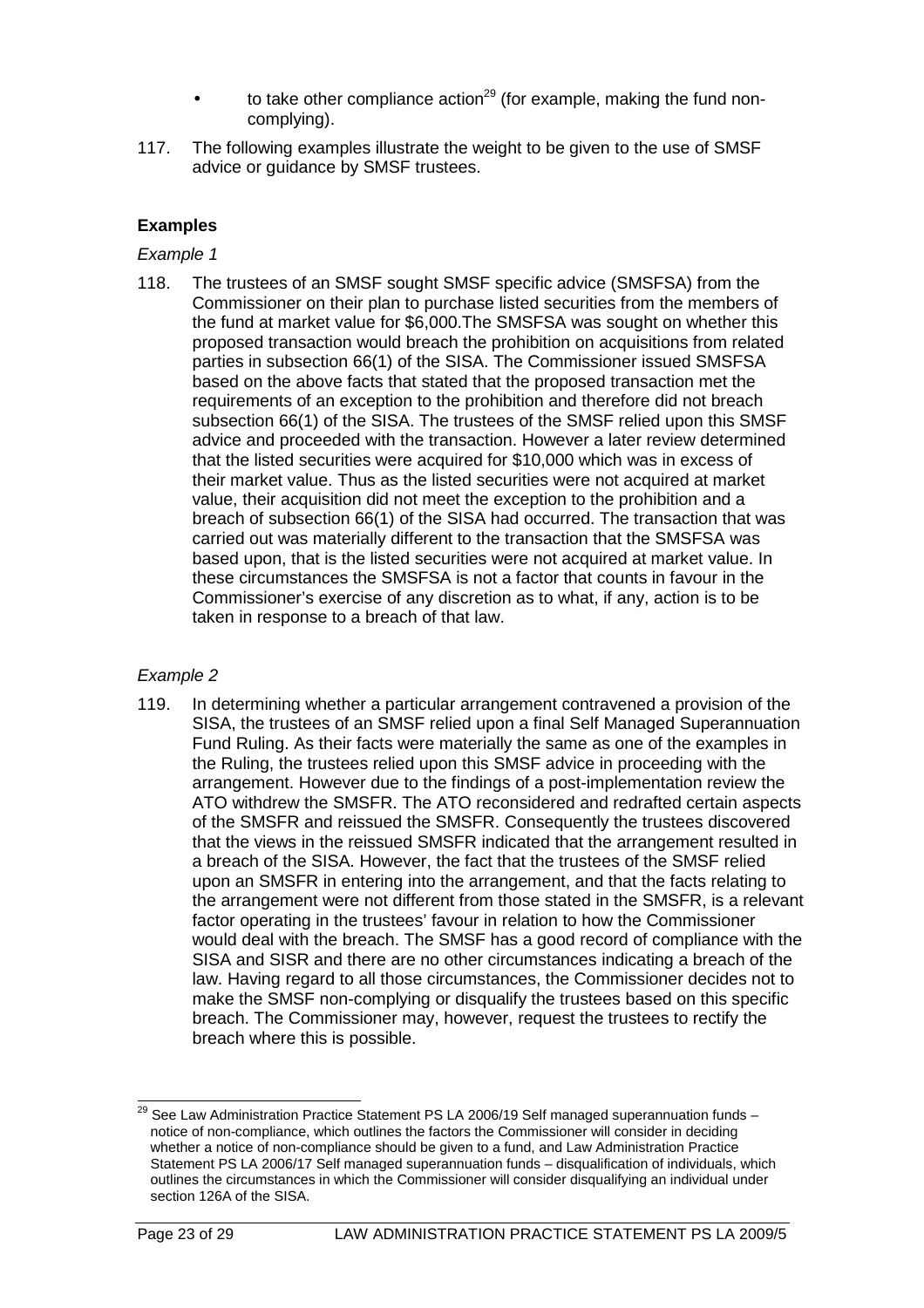120. An SMSF plans to invest a large amount of money in a complex set of transactions in entities in which the members have also invested. The trustees of the SMSF rely upon SMSF guidance available on the ATO website and determine that the entities would not be related parties and the SMSF would therefore not breach the in-house asset rules by making these investments. It was open to the trustees to seek SMSF specific advice in relation to the proposed transactions. No other professional advice was sought by the trustees on the application of the SISA and SISR in relation to the proposed transactions. Upon a later review by the ATO it was found that the entities in which the SMSF had invested were controlled by the members and thus the in-house asset rules were breached by investing above the allowed limit in the related parties. As such, the Commissioner when exercising his discretion as to whether compliance action is required will take into account all factors including the fact that the trustees relied upon SMSF guidance. It was not reasonable for the SMSF trustees to rely on the guidance in the circumstances, because the complexity of the transactions undertaken by the trustees of the SMSF was not contemplated by the guidance. The trustees had responsibility for their actions and as such the Commissioner would have an expectation that the trustees rectify the breach by reducing its in-house assets in a timely manner. The Commissioner may also consider whether further action, such as making the fund non-complying or disqualifying the trustees is necessary, having regard to all the circumstances of the fund.

#### Example 4

121. An SMSF relied upon an SMSFPR to invest in a financial product issued by XYZ Pty Ltd pursuant to which a personal property asset is purchased by instalments. The SMSFPR stated that an investment in this product by way of an instalment purchase agreement was not a borrowing and thus not a contravention of subsection 67(1) of the SISA. A later review by the ATO identified that the purchase of the asset was not in accordance with the investment strategy of the SMSF and that the asset was leased to a partnership comprised of the fund members who needed the asset to maintain a family business venture. On payment of the final instalment by the fund, and expiry of the lease, the partnership purchased the asset from the SMSF. The rental and purchase consideration recoup the SMSF's capital outlay. The ATO finds on the facts that the trustees have provided prohibited financial assistance to the members, have failed to give effect to the fund's investment strategy, and have failed to deal with their investments in accordance with the arm's length requirements. In these circumstances the SMSFPR would not be considered relevant by the Commissioner in deciding what action is to be taken in response to the breaches of the SISA. Although the transactions that were carried out with XYZ Pty Ltd were not materially different to the transactions that the SMSFPR was based upon, the particular circumstances of the case reveal other breaches of the law.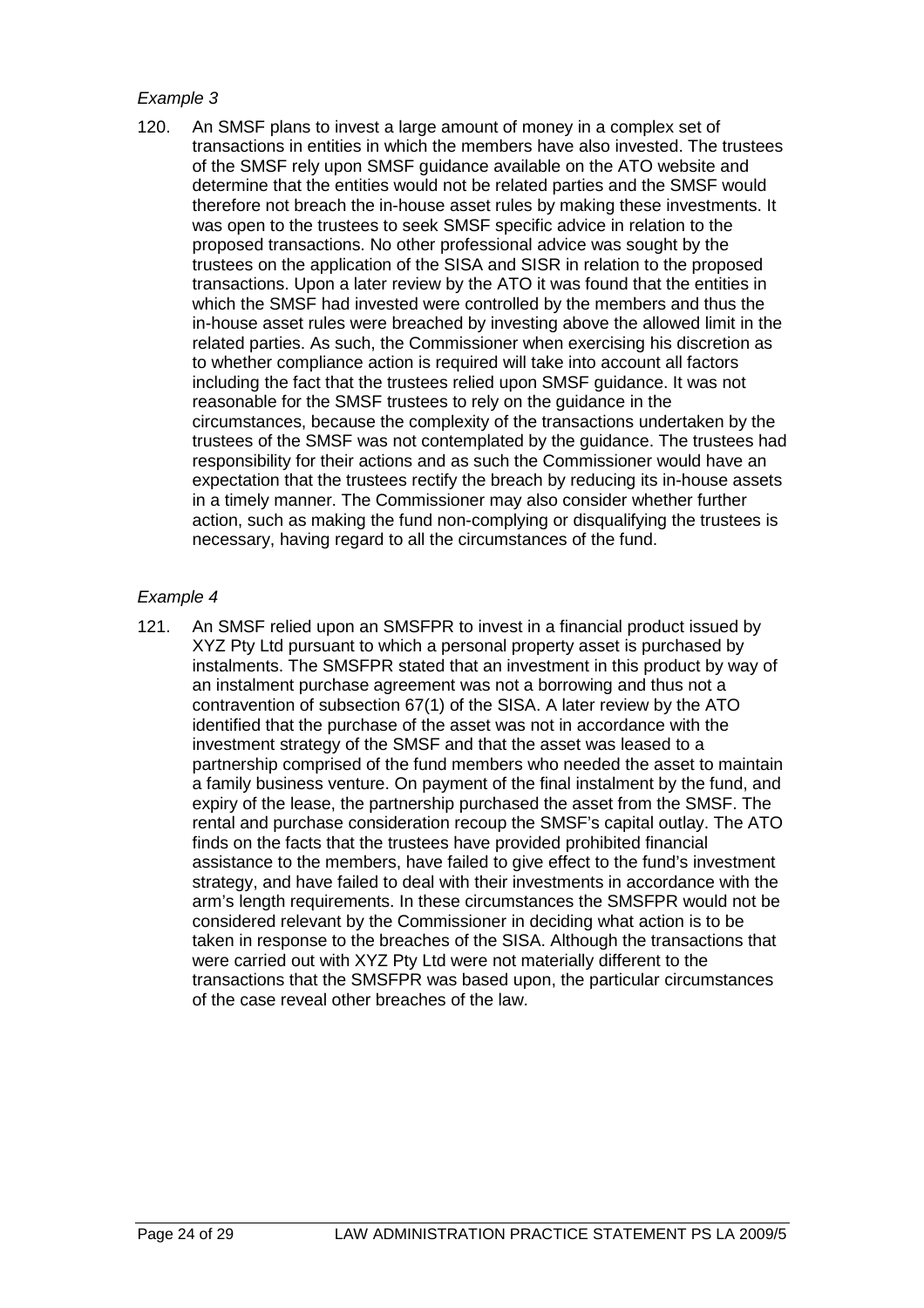122. An SMSF relied upon an SMSFPR to invest in a financial product issued by XYZ Pty Ltd. The SMSFPR stated that an investment in this product by way of an instalment purchase agreement was not a borrowing and thus not a contravention of subsection 67(1) of the SISA. A later review by the ATO identified, however, that on several occasions the trustees overdrew the SMSF's bank account, by virtue of an overdraft facility, when the SMSF made instalment payments for the product. As part of the review the ATO drew to the trustees' attention that though the investment by way of the instalment purchase agreement was not a contravention of subsection 67(1), that use of the overdraft facility attached to the SMSF's bank account was. The trustees of the SMSF reviewed the matter and reorganised the SMSF's finances so that the overdraft facility was removed and that sufficient cash funds were always available in that account for the instalment payments. The Commissioner when exercising his discretion in this case took into account all factors including (though not limited to) the facts that: the trustees relied upon SMSF advice in making the initial investment, that the subsequent borrowing by way of the overdraft facility appeared inadvertent, was minor in amount, that there were no other instances of borrowing by the fund and that the trustees promptly rectified the situation so that it could not occur in the future. As such taking into account these and other factors the Commissioner exercised his discretion to take no compliance action in regard to this specific breach.

#### Example 6

123. The trustees of an SMSF were looking to invest in an unrelated unit trust in which they would acquire a 15% share of the trust's units (equivalent to about 25% of the SMSF's current assets). To ensure that the investment would be compliant with the in-house asset rules in the SISA, the trustees of the SMSF applied to the ATO for SMSFSA on whether the investment represented an 'investment in a related party of the fund'. In their application the trustees made a full disclosure regarding the nature of the relationship between the SMSF and the unit trust. The ATO issued SMSFSA stating that as the unit trust was not a related party of the SMSF the investment in the unit trust did not represent an in-house asset. However, a later review by the ATO showed that though the investment wasn't an in-house asset (as previously stated in the SMSFSA) that in making the investment the trustees of the SMSF had breached other sections of the SISA and SISR, as they had borrowed extensively to fund the investment and via this borrowing had also placed a charge over the SMSF's assets. Throughout the review the trustees of the SMSF refused to rectify the breaches as they believed that the investment was a good investment and that the borrowings and charge did not really place the SMSF's assets at risk. The Commissioner in exercising his discretion as to what, if any, compliance action should be taken, took into account the fact that the trustees did seek SMSF advice about whether the investment was an in-house asset and did make a full disclosure regarding the nature of the relationship between the SMSF and the unit trust. However, the Commissioner also took into account all the other circumstances of the SMSF including (though not limited to): that the trustees did not rely on SMSF advice or guidance when making the decision to borrow money and place a charge over the SMSF's asset, that the trustees seem unwilling to recognise the seriousness of these contraventions, did not attempt to rectify the breaches and continued to place the SMSF's assets at risk. As such, though the SMSFSA was relevant to the fact that the investment did not breach the in-house asset rules, the Commissioner in this instance exercised his discretion to make the fund non-complying after taking into account all other relevant factors including the seriousness of the other breaches.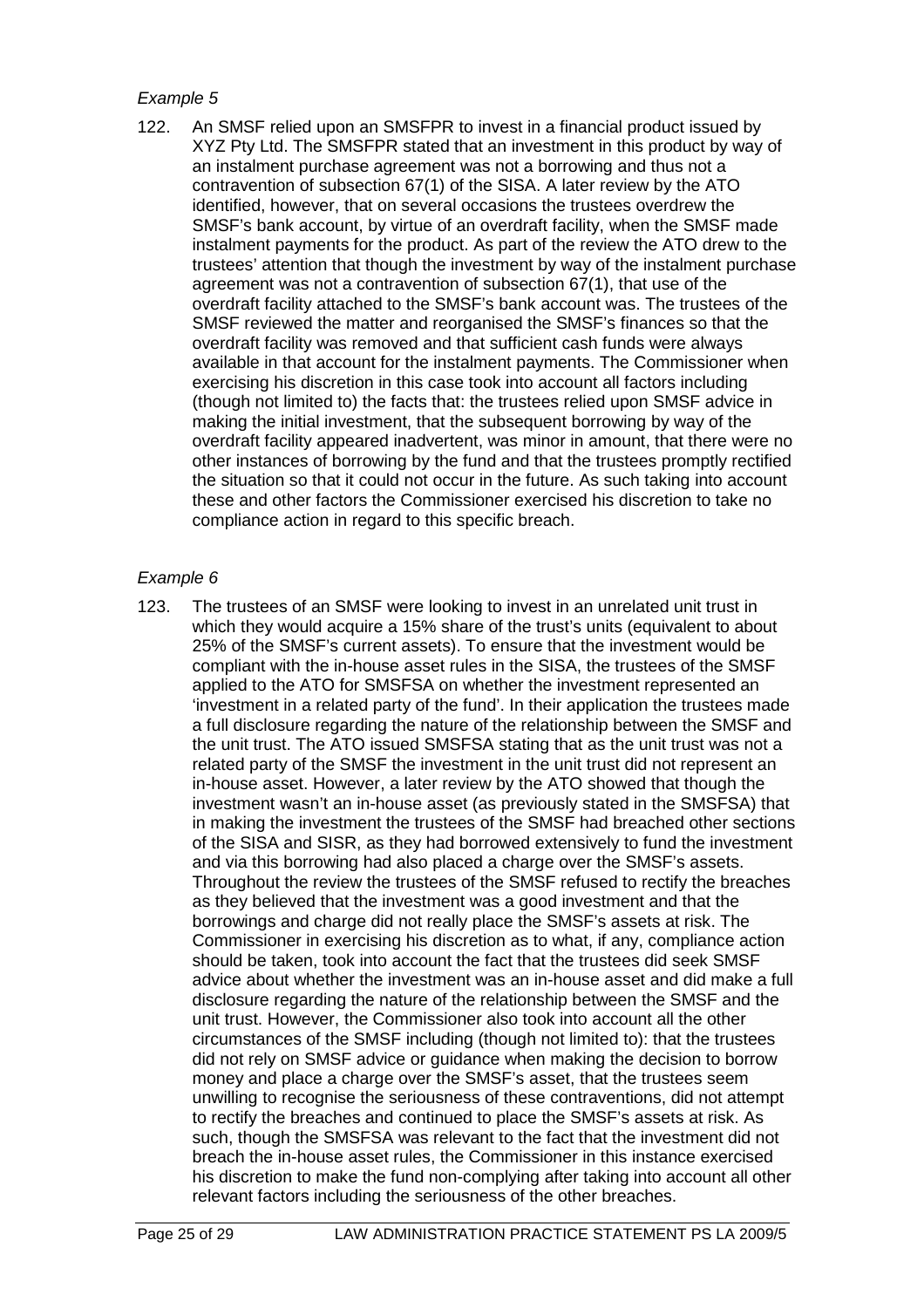124. Miss Smith has a single member SMSF with a corporate trustee and a separate company through which she runs her business. Miss Smith was looking to acquire two properties from an unrelated party, one for her SMSF and one for her business. Miss Smith relied upon SMSF guidance in the form of ATO publications and information on the ATO website to determine that as the purchase of the property would be from an unrelated party that there would be no breach of section 66 of the SISA. Miss Smith documented this in a trustee minute along with detailed instruction to her agent to make the acquisitions before she left for business overseas. Upon her return however she discovered that an error had been made and that her business company had been used to acquire both properties, even though her instructions and documents had made it clear that one of the properties was to be purchased by the SMSF. The agent in an attempt to rectify this error had then transferred the purchase price of the property intended for the SMSF, from the SMSF's bank account to the business company's bank account and had organised for the legal title to be transferred into the name of the SMSF. Miss Smith voluntarily disclosed this information to the ATO as she had received independent advice that a breach of section 66 may now have occurred. The Commissioner in exercising his discretion as to what, if any, compliance action needed to be taken, took favourably into account that Miss Smith (as the trustee of the SMSF) appropriately relied upon SMSF guidance in making her decision regarding the acquisition, as well as the fact that circumstances beyond the trustee's control led to a technical and inadvertent breach of section 66 of the SISA. Further as the SMSF has a good record of compliance and there were no other circumstances indicating a breach of the SISA or SISR the Commissioner having regard to all those circumstances decided not to make the SMSF non-complying or disqualify the trustee based on this specific breach.

## Example 8

125. The trustees of an SMSF entered into an instalment purchase contract for an asset having relied upon a draft SMSFR on charges over assets which specifically stated that such a transaction complied with the SISA and the SISR. As a result of the feedback received during the consultation process, it was decided that the position taken in the draft ruling in relation to such transactions was incorrect. As a result, when the ruling was finalised six months after it was released as a draft, it indicated that the transaction entered into by the trustees placed a charge over the assets of the fund and therefore breached section 34 of the SISA and regulation 13.14 of the SISR. The breach was discovered in a review of the SMSF carried by the ATO only two months after the ruling was finalised. The trustees were aware of the change in the ATO's position in the final SMSFR but had not been able to rectify the breach. Given that the draft SMSFR had only recently been finalised and the trustees relied on it correctly and in good faith at the time, the Commissioner would allow a reasonable time for the trustees to unwind the transaction. If, however, the trustees chose not to rectify the breach or the breach was discovered several years after the SMSFR was finalised, then the Commissioner, depending on the circumstances, may look to take compliance action in relation to the breach.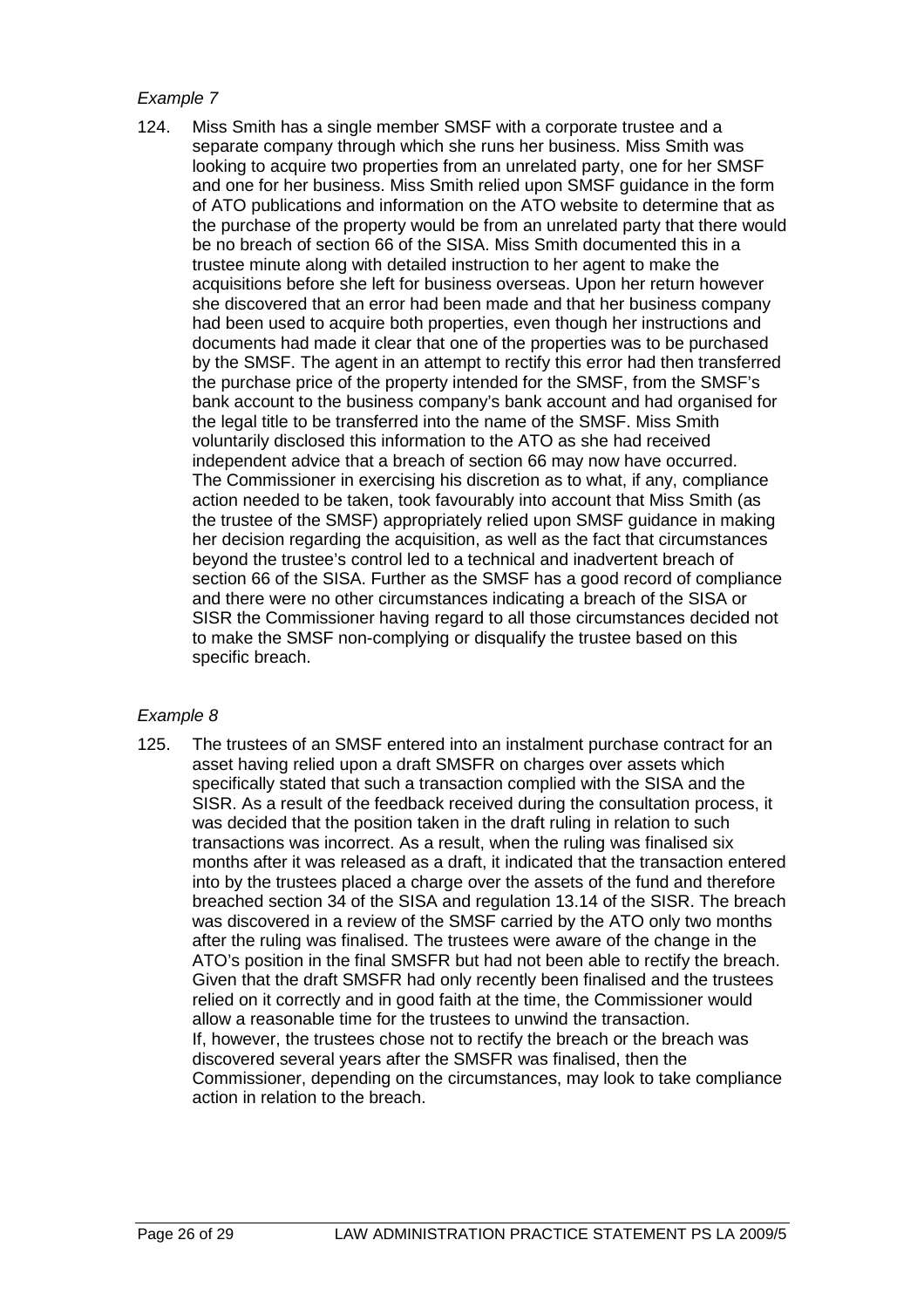126. The trustees of an SMSF relied upon SMSF guidance in the form of a Q&A on the ATO website on whether they could continue to accept personal contributions for a member who was over 75 years of age. They included a print out of this information in their trustee minutes. Unfortunately due to a typographical error the Q&A information indicated a fund could accept personal contributions after the member had turned 75 if the member was gainfully employed on at least a part-time basis. As this member was still employed on a fulltime basis the trustees decided, based on this website information that they could continue receiving personal contributions. However a later review by the ATO confirmed that the trustees were prohibited from accepting personal contributions for this member. The fact that the trustees of the SMSF relied upon this SMSF guidance, and the facts relating to the arrangement were not materially different from those stated in the SMSF guidance, is a relevant factor operating in the trustees' favour in relation to the Commissioner's discretion as to what, if any, action should be taken in relation to this breach of the SISR.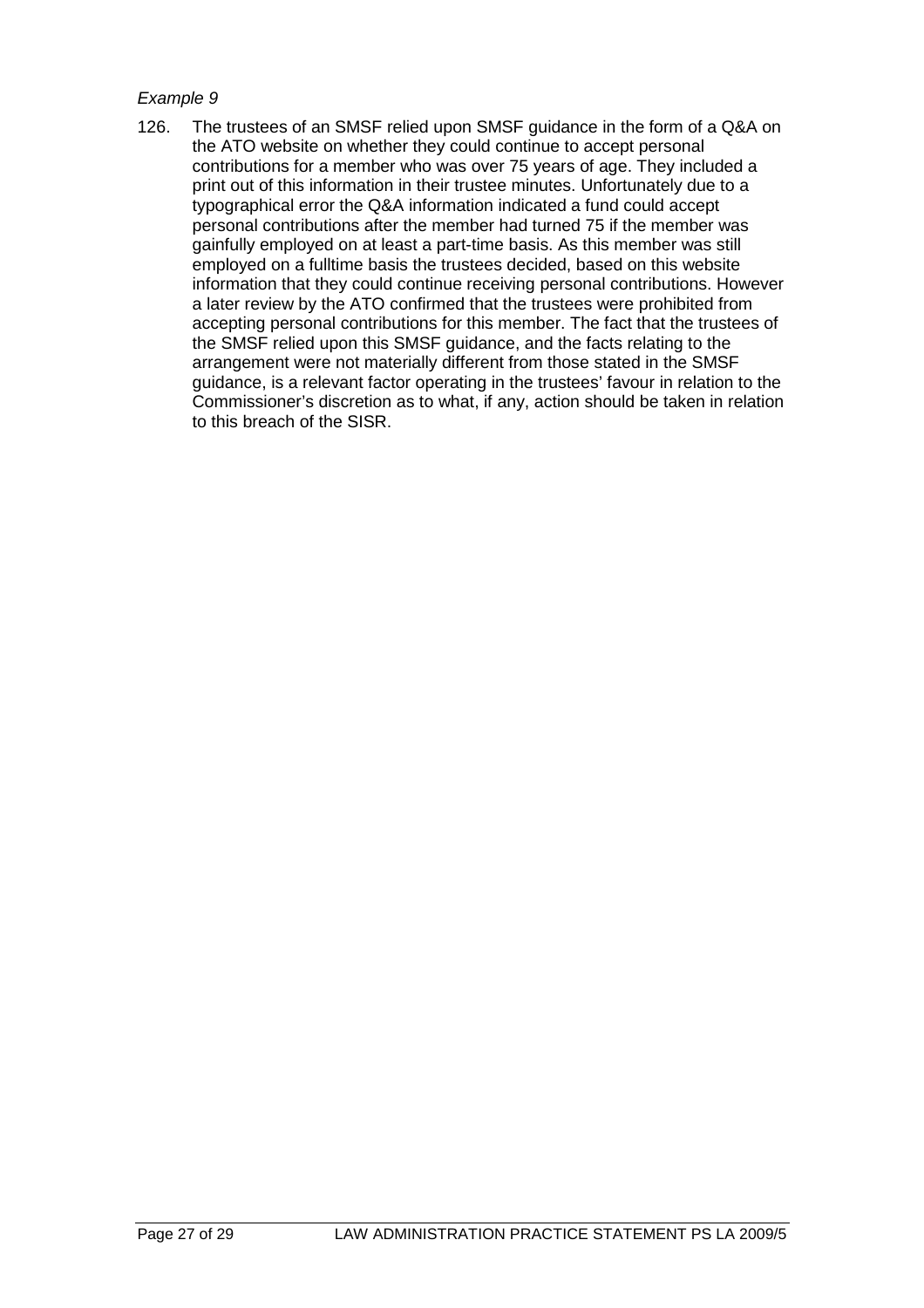# **Amendment history**

| Date of<br>amendment | Part             | <b>Comment</b>                                                                  |
|----------------------|------------------|---------------------------------------------------------------------------------|
| 6 September 2012     | Contact details  | Updated.                                                                        |
| 30 March 2012        | Contact details  | Updated.                                                                        |
| 24 November 2011     | Title - Subject: | Minor typographical error fixed. The word<br>'officer' changed to 'Office'.     |
| 15 June 2011         | Paragraph 126    | Minor typographical errors fixed. The word 'to'<br>added to the third sentence. |
|                      | Footnote 24      | Minor typographical errors fixed. The word 'of'<br>changed to 'on'.             |
| 8 April 2011         | Throughout       | References to Tax Office updated to ATO as<br>per Style Guide recommendations.  |
|                      | Various          | Minor revisions to correct titles of referenced<br>documents.                   |
|                      | Footnote 24      | LAPS reference updated from PS LA 2007/2 to<br>PS LA 2009/9.                    |